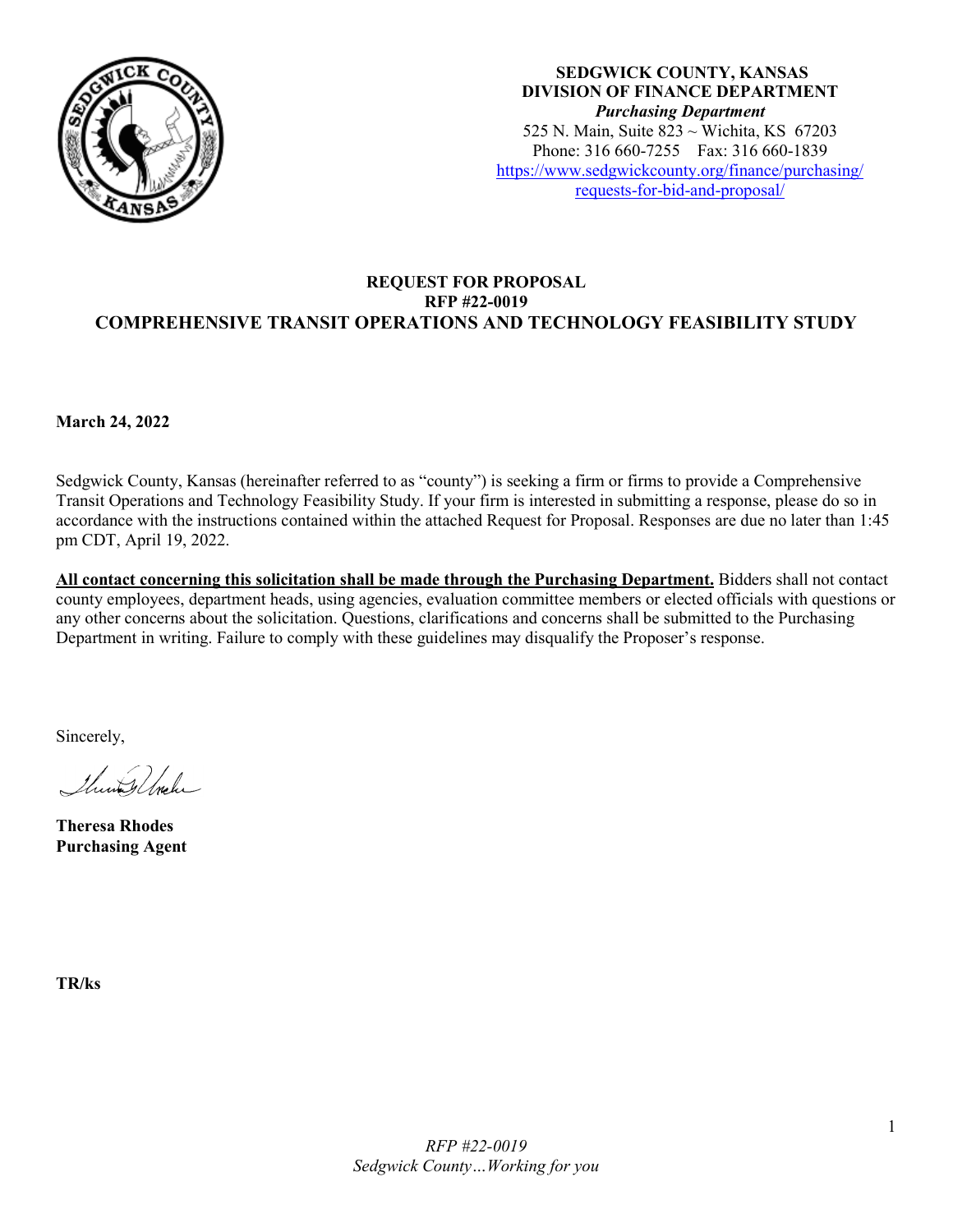#### **Table of Contents**

- <span id="page-1-0"></span>**I. [About this Document](#page-2-0)**
- <span id="page-1-1"></span>**II. [Background](#page-2-1)**
- <span id="page-1-2"></span>**III. [Project Objectives](#page-2-2)**
- <span id="page-1-3"></span>**IV. [Submittals](#page-2-3)**
- <span id="page-1-4"></span>**V. [Scope of Work](#page-3-0)**
- <span id="page-1-5"></span>**VI. [Sedgwick County's Responsibilities](#page-4-0)**
- <span id="page-1-10"></span><span id="page-1-9"></span><span id="page-1-8"></span><span id="page-1-7"></span><span id="page-1-6"></span>**VII. [Proposal Terms](#page-4-1)**
	- **A. [Questions and Contact Information](#page-4-2)**
	- **B. [Minimum Firm Qualifications](#page-4-3)**
	- **[Evaluation Criteria](#page-5-0)**
	- **D. [Request for Proposal Timeline](#page-5-1)**
	- **E. [Contract Period and Payment Terms](#page-6-0)**
	- **F. [Insurance Requirements](#page-6-1)**
	- **G. [Indemnification](#page-7-0)**
	- **H. [Confidential Matters and Data Ownership](#page-7-1)**
	- **I. [Proposal Conditions](#page-8-0)**
- <span id="page-1-14"></span><span id="page-1-13"></span><span id="page-1-12"></span><span id="page-1-11"></span>**VIII. [Required Response Content](#page-8-1)**
- <span id="page-1-15"></span>**IX. [Response Form](#page-9-0)**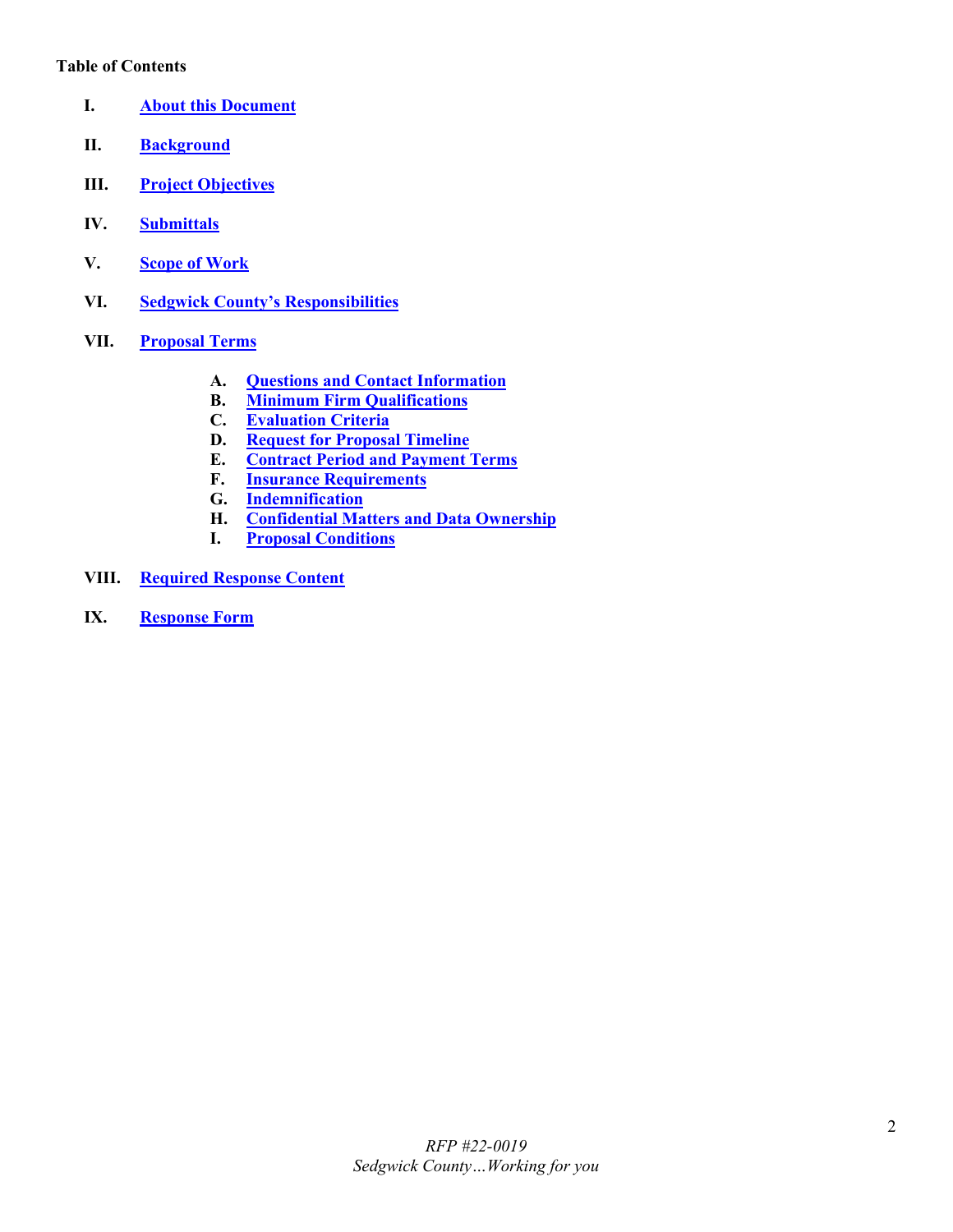#### <span id="page-2-0"></span>**I. [About this Document](#page-1-0)**

This document is a Request for Proposal. It differs from a Request for Bid or Quotation in that the county is seeking a solution, as described on the cover page and in the following Background Information section, not a bid or quotation meeting firm specifications for the lowest price. As such, the lowest price proposed will not guarantee an award recommendation. As defined in Charter Resolution No. 68, Competitive Sealed Proposals will be evaluated based upon criteria formulated around the most important features of the product(s) and/or service(s), of which quality, testing, references, service, availability or capability, may be overriding factors, and price may not be determinative in the issuance of a contract or award. The proposal evaluation criteria should be viewed as standards that measure how well a vendor's approach meets the desired requirements and needs of the county. Criteria that will be used and considered in evaluation for award are set forth in this document. The county will thoroughly review all proposals received. The county will also utilize its best judgment when determining whether to schedule a pre-proposal conference, before proposals are accepted, or meetings with vendors, after receipt of all proposals. A Purchase Order/Contract will be awarded to a qualified vendor submitting the best proposal. **Sedgwick County reserves the right to select, and subsequently recommend for award, the proposed service(s) and/or product(s) which best meets its required needs, quality levels and budget constraints**.

The nature of this work is for a public entity and will require the expenditure of public funds and/or use of public facilities, therefore the successful proposer will understand that portions (potentially all) of their proposal may become public record at any time after receipt of proposals. Proposal responses, purchase orders and final contracts are subject to public disclosure after award. All confidential or proprietary information should be clearly denoted in proposal responses and responders should understand this information will be considered prior to release, however no guarantee is made that information will be withheld from public view.

# <span id="page-2-1"></span>**II. [Background](#page-1-1)**

Sedgwick County, located in south-central Kansas, is one of the most populous of Kansas' 105 counties with a population estimated at more than 514,000 persons. It is the sixteenth largest in area, with 1,008 square miles, and reportedly has the second highest per capita wealth among Kansas' counties. Organizationally, the county is a Commission/Manager entity, employs nearly 2,500 persons, and hosts or provides a full range of municipal services, e.g. – public safety, public works, criminal justice, recreation, entertainment, cultural, human/social, and education.

# <span id="page-2-2"></span>**III. [Project Objectives](#page-1-2)**

Sedgwick County, Kansas (hereinafter referred to as "county") is seeking a firm or firms to provide a Comprehensive Transit Operations and Technology Feasibility Study. The following objectives have been identified for this contract:

- 1. Acquire a Comprehensive Transit Operations and Technology Feasibility Study meeting the parameters, conditions and mandatory requirements presented in the document.
- 2. Establish contract pricing with the vendor that has the best proven "track-record" in performance, service and customer satisfaction.
- 3. Acquire a Comprehensive Transit Operations and Technology Feasibility Study with the most advantageous overall cost to the county.

# <span id="page-2-3"></span>**IV. [Submittals](#page-1-3)**

Carefully review this Request for Proposal. It provides specific technical information necessary to aid participating firms in formulating a thorough response. Should you elect to participate, submit one (1) original **AND** one (1) electronic copy (.PDF/Word supplied on a flash drive) of the entire document with any supplementary materials to:

> Theresa Rhodes Sedgwick County Purchasing Department 525 N. Main, Suite 823 Wichita, KS 67203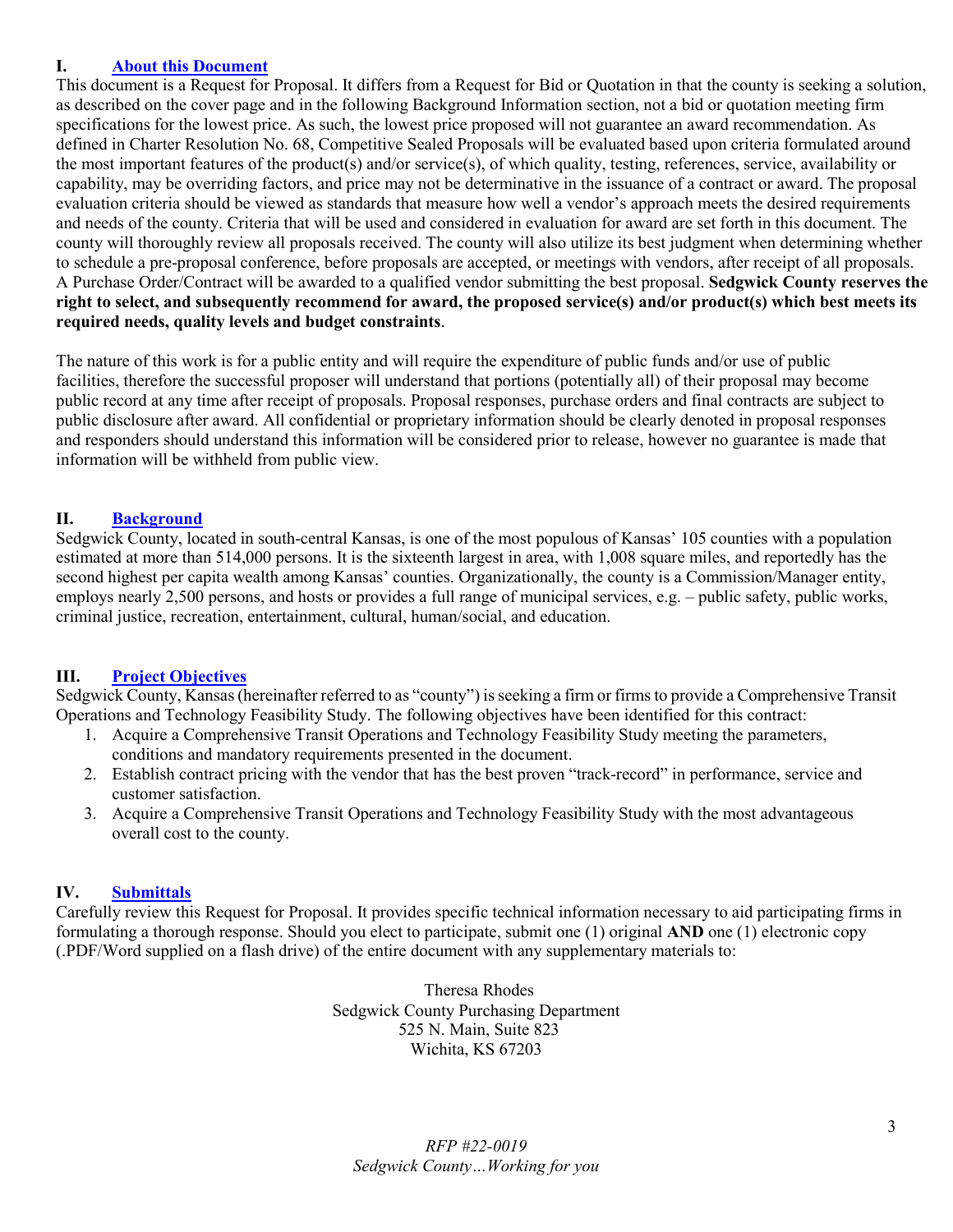SUBMITTALS are due **NO LATER THAN 1:45 pm CDT, TUESDAY, APRIL 19, 2022**. Responses must be sealed and marked on the lower left-hand corner with the firm name and address, proposal number, and proposal due date. Late or incomplete responses will not be accepted and will not receive consideration for final award. Bids/proposals that arrive late due to the fault of the U.S. Postal Service, United Parcel Service, DHL, FedEx, any delivery/courier service, or any other carrier of any sort are still considered late and shall not be accepted by the county.

Proposal responses will be acknowledged and read into record at Bid Opening, which will occur at 2:00 pm CDT on the due date. No information other than the respondent's name will be disclosed at Bid Opening. We will continue to have Bid Openings for the items listed currently. If you would like to listen in as these bids are read into the record, please dial our Meet Me line @ (316) 660-7271 at 2:00 pm.

# <span id="page-3-0"></span>**V. [Scope of Work](#page-1-4)**

# **Project Tasks - Consultant**

# **1. Market / Demographic analysis**

- a. Gather demographic and customer satisfaction data on current riders through an onboard survey.
- b. Map distribution of populations identified as significant transit users in the onboard survey (current riders).
- c. Map the distribution of populations that make up groups that could likely be attracted to transit.

# **2. Analyze the Current Service**

- a. Provide a review of performance data of the existing demand-response transit service.
	- i. Review of geographical area and service offered.
	- ii. Review of scheduling of rides. Advise as to whether rides could be scheduled in a more efficient/effective manner.
	- iii. Review of driver schedules.
	- iv. Review of vehicle fleet. Determine if the agency has the correct number of vehicles and the correct type of vehicles for the service provided.
	- v. Review of communications. Determine if communication from dispatch to driver and driver to dispatch is being handled appropriately.
- b. Examine the efficiency and effectiveness of the existing demand-response transit service.
	- i. Review of hours of operation.
	- ii. Review of contracted vs. direct service rides. Provide recommendation as to whether the agency should continue with the current method of service delivery; or if a change to strictly contracted or strictly direct service rides would be more effective and efficient.
	- iii. Technology review/scheduling efficiency. Determine if the agency's data collection and reporting system is adequate to track the needed data to chain rides and coordinate with other agencies.
	- iv. Review and evaluate program website and application process, and make recommendation for any changes to streamline the process and/or increase efficiency.
- c. Identify how riders are currently using the system.
- d. Provide an analysis of the data for the department to review and utilize for decision-making and program design purposes.

# **3. Analyze the Needs of the Community**

- a. Synthesize existing resident and employment travel data provided by Wichita Area Metropolitan Planning Organization (WAMPO) and Sedgwick County.
- b. Describe the implications for the transit system.

# **4. Conduct a Congruency Analysis**

- a. Identify any gaps, duplication, and over-supply of transit services.
- b. Identify ways to improve the transit experience, increase ridership, shorten travel time, better meet the needs of the community, etc.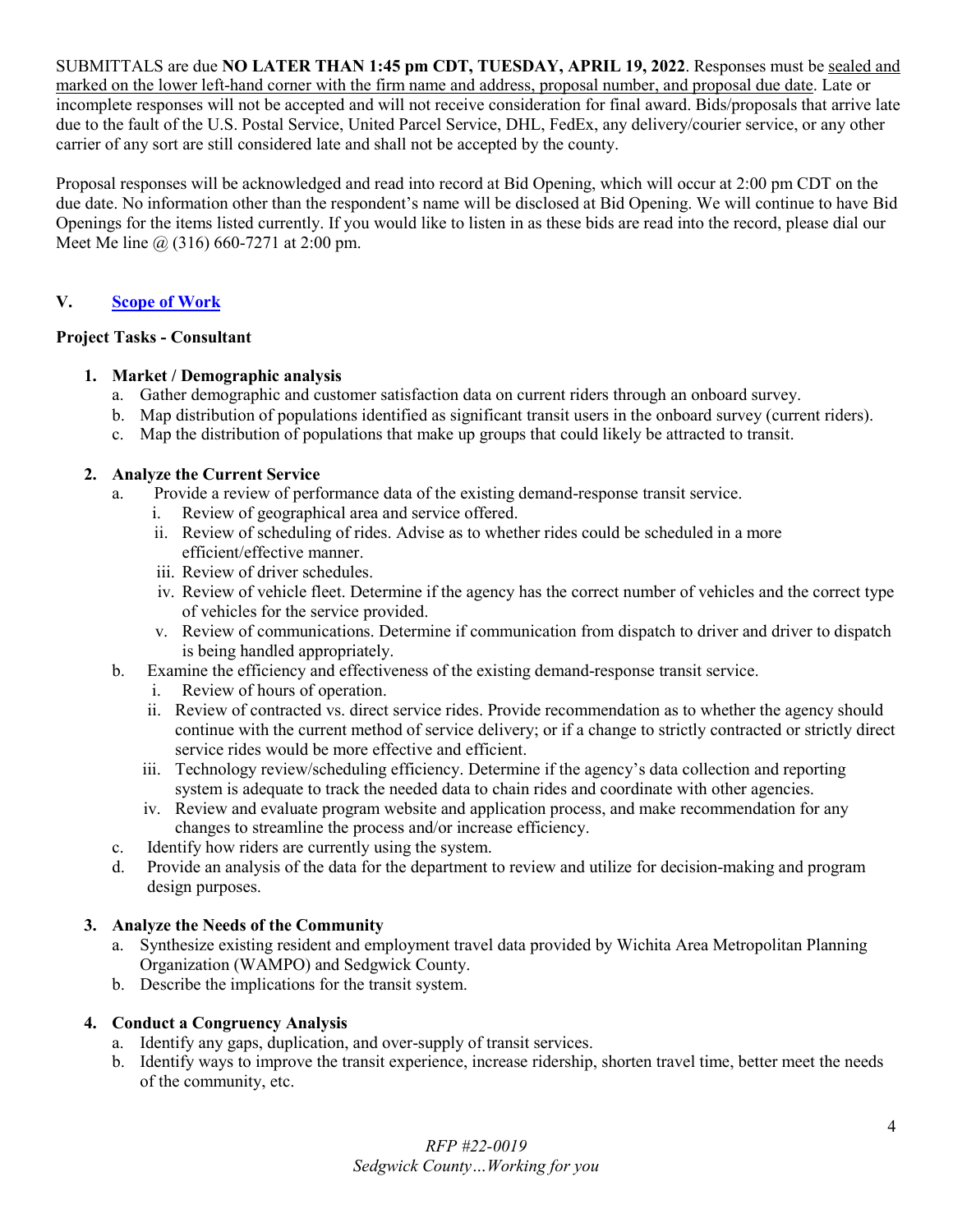- i. Statistical review. Set-up base statistics and performance measures to be measured monthly and/or annually.
- ii. Identify opportunities for coordination. Determine if opportunities are available to coordinate with other agencies in the region.
- iii. Make recommendation for the development of service alternatives and/or new service design concepts that would allow the agency to better meet the current and future needs of the target population.

# **5. Recommend Service Measures and Standards**

- a. Review the current service standards and performance measures.
- b. Provide recommendations for Service Measures and Standards and provide a methodology for ongoing performance evaluation.

# **6. Develop Service Alternatives.**

- a. Service options that address future increased transit demand.
	- New service design concepts
	- Service coordination

# **VI. [Sedgwick County's Responsibilities](#page-1-5)**

- <span id="page-4-0"></span>• Provide information, as legally allowed, in possession of the county, which relates to the county's requirements or which is relevant to this project.
- Designate a person to act as the County Contract Manager with respect to the work to be performed under this contract.
- County reserves the right to make inspections at various points of the project. Contractor agrees to openly participate in said inspections and provide information to the county on the progress, expected completion date and any unforeseen or unexpected complications in the project.

# <span id="page-4-2"></span>**VII. [Proposal Terms](#page-1-6)**

# <span id="page-4-1"></span>A. [Questions and Contact Information](#page-1-7)

Any questions regarding this document must be submitted in writing to Theresa Rhodes at

[Theresa.Rhodes@sedgwick.gov](mailto:Theresa.Rhodes@sedgwick.gov) by 5:00 pm CDT, April 4, 2022. Any questions of a substantive nature will be answered in written form as an addendum and posted on the purchasing website at

<https://www.sedgwickcounty.org/finance/purchasing/requests-for-bid-and-proposal/>under the Documents column associated with this RFP number by 5:00 pm CDT, April 11, 2022. Firms are responsible for checking the website and acknowledging any addenda on their proposal response form.

# <span id="page-4-3"></span>B. Minimum [Firm Qualifications](#page-1-8)

This section lists the criteria to be considered in evaluating the ability of firms interested in providing the service(s) and/or product(s) specified in this Request for Proposal. Firms must meet or exceed theses qualifications to be considered for award. Any exceptions to the requirements listed should be clearly detailed in proposer's response. Proposers shall:

- 1. Have a minimum of five (5) years' experience in providing services similar to those specified in this RFP.
- 2. Have an understanding of industry standards and best practices.
- 3. Have experience in managing projects of comparable size and complexity to that being proposed.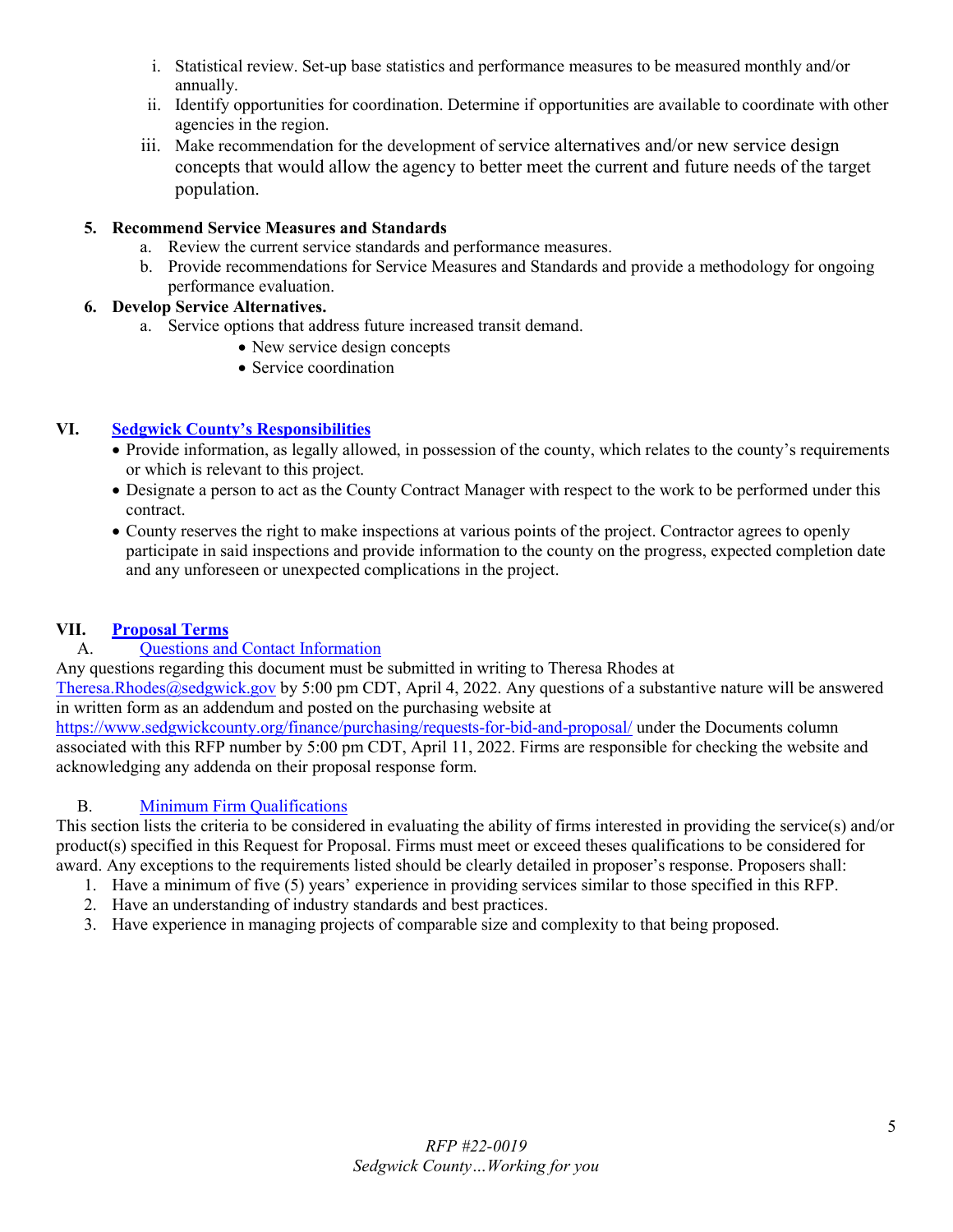- 4. Have knowledge of and comply with all currently applicable, and as they become enacted during the contract term, federal, state and local laws, statutes, ordinances, rules and regulations. All laws of the State of Kansas, whether substantive or procedural, shall apply to the contract, and all statutory, charter, and ordinance provisions that are applicable to public contracts in the county shall be followed with respect to the contract.
- 5. Municipal and county government experience is desired, however, the county will make the final determination based on responses received and the evaluation process.
- 6. Have the capacity to acquire all bonds, escrows or insurances as outlined in the terms of this RFP.
- 7. Provide project supervision (as required) and quality control procedures.
- 8. Have appropriate material, equipment and labor to perform specified services.
- 9. Park only in designated areas and display parking permit (if provided).
- 10. Wear company uniform or ID badge for identification purposes.

#### <span id="page-5-0"></span>C. [Evaluation Criteria](#page-1-9)

The selection process will be based on the responses to this RFP. County staff will judge each response as determined by the scoring criteria below. Purchasing staff are not a part of the evaluation committee.

| Component                                | Points |
|------------------------------------------|--------|
| a. Experience performing transit studies |        |
| b. References                            |        |
| $c.$ Cost $*$                            |        |
| <b>Total Points</b>                      | .00    |

Assume the following cost proposals **(examples only)**

- A. \$50,000.00
- B. \$38,000.00
- C. \$49,000.00

Company B with a total price of \$38,000.00 is the low offer. Take the low offer and divide each of the other offers into the low offer to calculate a percentage. This percentage is then multiplied by the number of points available for the cost. In this case, 10 points are allocated to cost.

| A. \$38,000.00 divided by \$50,000.00 = .76  | $.76*10$  | 7.6 points |
|----------------------------------------------|-----------|------------|
| B. \$38,000.00 divided by \$38,000.00 = 1.00 | $1.00*10$ | 10 points  |
| C. \$38,000.00 divided by \$49,000.00= .77   | $.77*10$  | 7.7 points |

Any final negotiations for services, terms and conditions will be based, in part, on the firm's method of providing the service and the fee schedule achieved through discussions and agreement with the county's review committee. The county is under no obligation to accept the lowest priced proposal and reserves the right to further negotiate services and costs that are proposed. The county also reserves the sole right to recommend for award the proposal and plan that it deems to be in its best interest.

<span id="page-5-1"></span>The county reserves the right to reject all proposals. All proposals, including supporting documentation shall become the property of Sedgwick County. All costs incurred in the preparation of this proposal shall be the responsibility of the firm making the proposals. Sedgwick County reserves the right to select, and subsequently recommend for award, the proposed service which best meets its required needs, quality levels and budget constraints.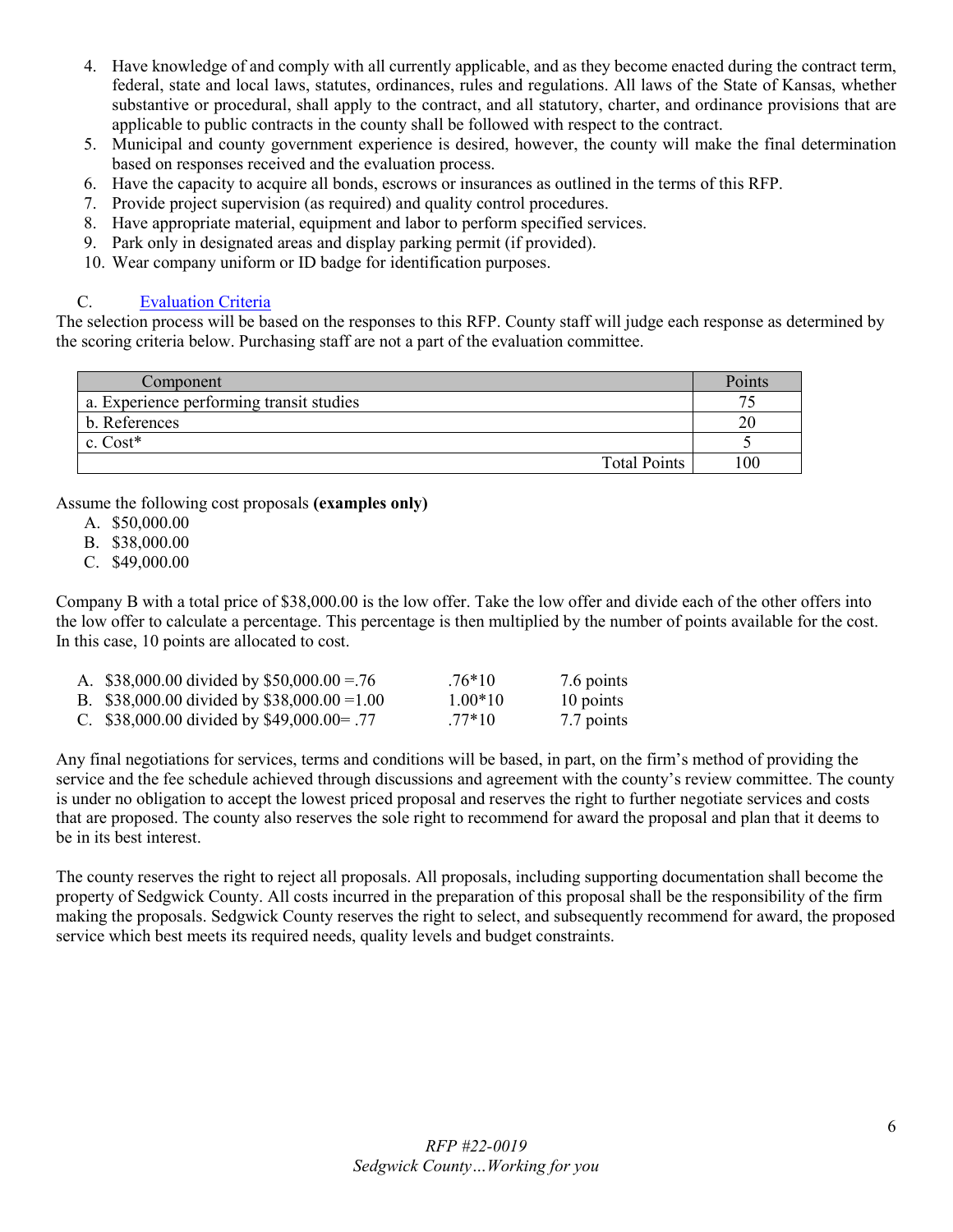# D. [Request for Proposal Timeline](#page-1-9)

The following dates are provided for information purposes and are subject to change without notice. Contact the Purchasing Department at (316) 660-7255 to confirm any and all dates**.** 

| Distribution of Request for Proposal to interested parties       | <b>March 24, 2022</b>        |
|------------------------------------------------------------------|------------------------------|
| Questions and clarifications submitted in writing by 5:00 pm CDT | <b>April 4, 2022</b>         |
| Addendum Issued by 5:00 pm CDT                                   | <b>April 11, 2022</b>        |
| Sealed Proposal due before 1:45 pm CDT                           | <b>April 19, 2022</b>        |
| <b>Evaluation Period</b>                                         | April 20, 2022 – May 4, 2022 |
| Board of Bids and Contracts Recommendation                       | May 12, 2022                 |
| Board of County Commission Award                                 | May 18, 2022                 |

# <span id="page-6-0"></span>E. [Contract Period and Payment Terms](#page-1-10)

A contractual period will begin following Board of County Commissioners (BoCC) approval of the successful firm(s) and continue for a period of eight (8) months.

County may cancel its obligations herein upon thirty-day (30) prior written notice to the other party. It is understood that funding may cease or be reduced at any time, and in the event that adequate funds are not available to meet the obligations hereunder, either party reserves the right to terminate this agreement upon thirty (30) days prior written notice to the other. Payment will be remitted following receipt of monthly detailed invoice.

Payment and Invoice Provisions

[https://www.sedgwickcounty.org/media/39239/payment\\_and\\_invoice\\_provisions.pdf](https://www.sedgwickcounty.org/media/39239/payment_and_invoice_provisions.pdf)

# <span id="page-6-1"></span>F. [Insurance Requirements](#page-1-11)

Liability insurance coverage indicated below must be considered as primary and not as excess insurance. If required, contractor's professional liability/errors and omissions insurance shall (i) have a policy retroactive date prior to the date any professional services are provided for this project, and (ii) be maintained for a minimum of three (3) years past completion of the project. Contractor shall furnish a certificate evidencing such coverage, with county listed as an additional insured including both ongoing and completed operations, except for professional liability, workers' compensation and employer's liability. **Certificate shall be provided prior to award of contract.** Certificate shall remain in force during the duration of the project/services and will not be canceled, reduced, modified, limited, or restricted until thirty (30) days after county receives written notice of such change. All insurance must be with an insurance company with a minimum BEST rating of A-VIII and licensed to do business in the State of Kansas **(must be acknowledged on the bid/proposal response form).**

**NOTE:** If any insurance is subject to a deductible or self-insured retention, written disclosure must be included in your proposal response and also be noted on the certificate of insurance.

It is the responsibility of contractor to require that any and all approved subcontractors meet the minimum insurance requirements.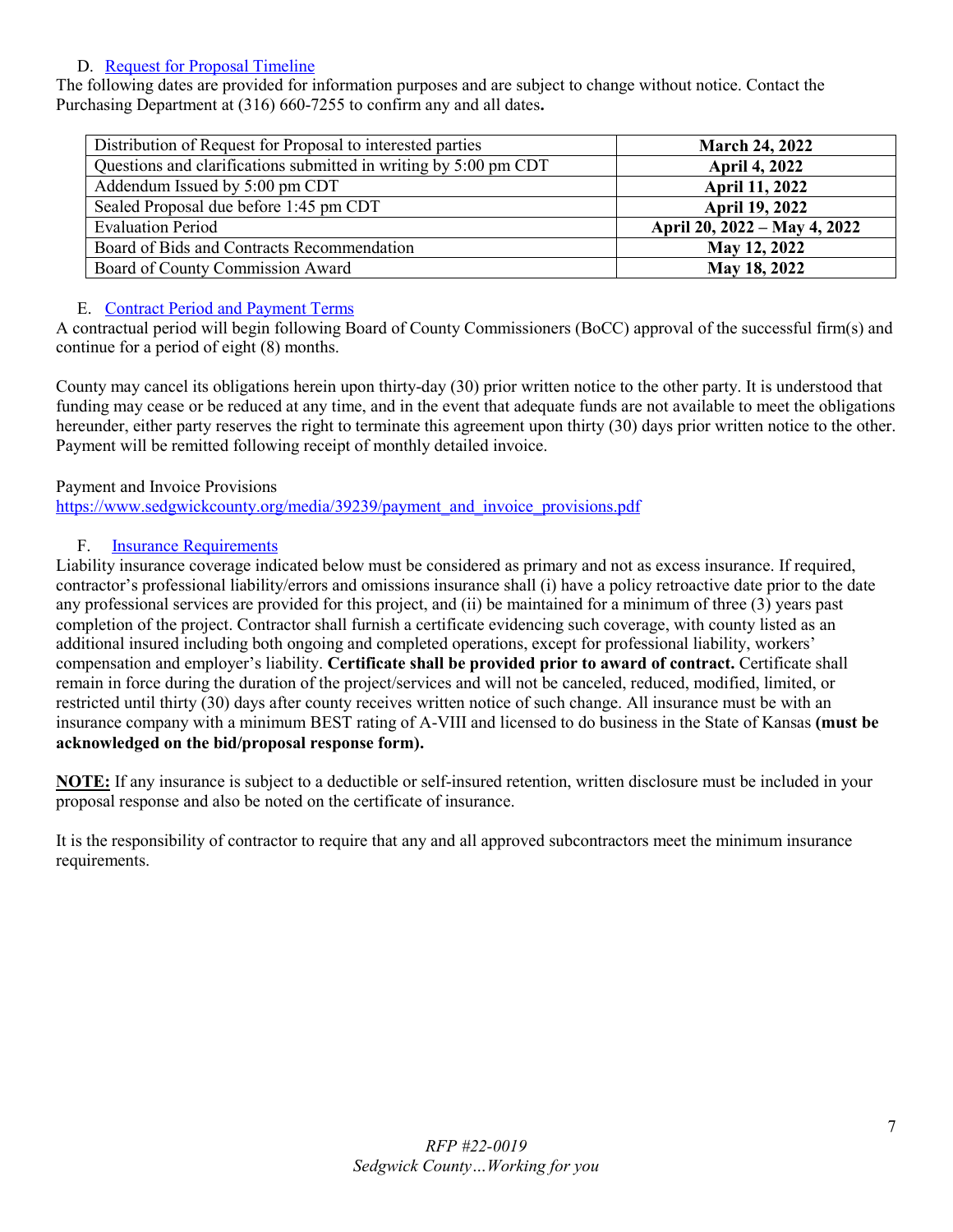| <b>Workers' Compensation:</b>                                                      |                |  |  |
|------------------------------------------------------------------------------------|----------------|--|--|
| Applicable coverage per State Statutes                                             |                |  |  |
| <b>Employer's Liability Insurance:</b>                                             | \$500,000.00   |  |  |
| Commercial General Liability Insurance (on form CG 00 01 04 13 or its equivalent): |                |  |  |
| Each Occurrence                                                                    | \$1,000,000.00 |  |  |
| General Aggregate, per project                                                     | \$2,000,000.00 |  |  |
| Personal Injury                                                                    | \$1,000,000.00 |  |  |
| Products and Completed Operations Aggregate                                        | \$2,000,000.00 |  |  |
| <b>Automobile Liability:</b>                                                       |                |  |  |
| Combined single limit                                                              | \$500,000.00   |  |  |
| <b>Umbrella Liability:</b>                                                         |                |  |  |
| Following form for both the general liability and automobile                       |                |  |  |
| $\underline{X}$ Required / Not Required                                            |                |  |  |
| Each Claim                                                                         | \$1,000,000.00 |  |  |
| Aggregate                                                                          | \$1,000,000.00 |  |  |
| Professional Liability/ Errors & Omissions Insurance:                              |                |  |  |
| $\underline{X}$ Required / Not Required                                            |                |  |  |
| Each Claim                                                                         | \$1,000,000.00 |  |  |
| Aggregate                                                                          | \$1,000,000.00 |  |  |
| <b>Pollution Liability Insurance:</b>                                              |                |  |  |
| Required / $\underline{X}$ Not Required                                            |                |  |  |
| Each Claim                                                                         | \$1,000,000.00 |  |  |
| Aggregate                                                                          | \$1,000,000.00 |  |  |

# *Special Risks or Circumstances:*

*Entity reserves the right to modify, by written contract, these requirements, including limits, based on the nature of the risk, prior experience, insurer, coverage, or other special circumstances.*

#### <span id="page-7-0"></span>G. [Indemnification](#page-1-12)

<span id="page-7-1"></span>To the fullest extent of the law, the provider, its subcontractor, agents, servants, officers or employees shall indemnify and hold harmless Sedgwick County, including, but not limited to, its elected and appointed officials, officers, employees and agents, from any and all claims brought by any person or entity whatsoever, arising from any act, error, or omission of the provider during the provider's performance of the agreement or any other agreements of the provider entered into by reason thereof. The provider shall indemnify and defend Sedgwick County, including, but not limited to, its elected and appointed officials, officers, employees and agents, with respect to any claim arising, or alleged to have arisen from negligence, and/or willful, wanton or reckless acts or omissions of the provider, its subcontractor, agents, servants, officers, or employees and any and all losses or liabilities resulting from any such claims, including, but not limited to, damage awards, costs and reasonable attorney's fees. This indemnification shall not be affected by any other portions of the agreement relating to insurance requirements. The provider agrees that it will procure and keep in force at all times at its own expense insurance in accordance with these specifications.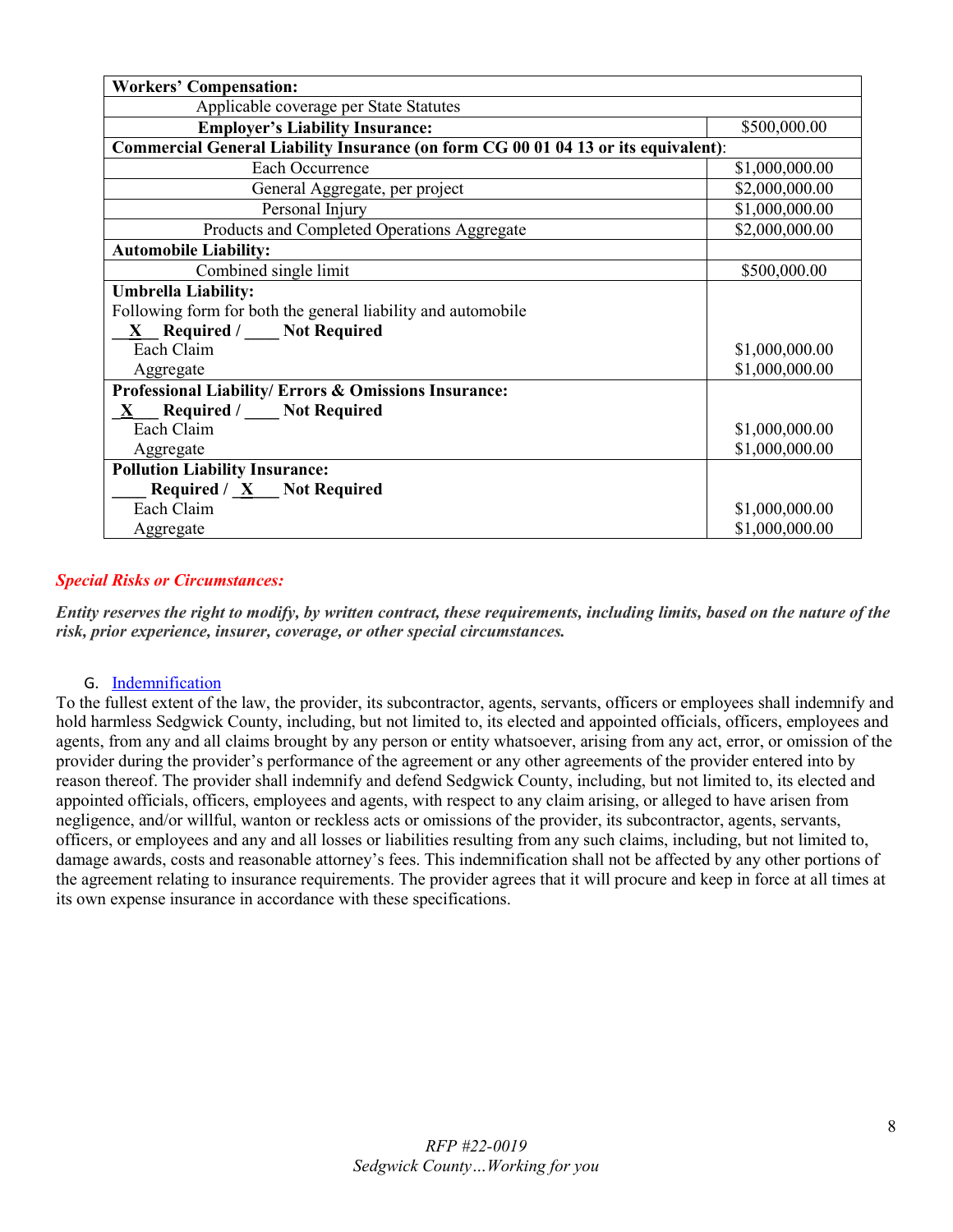#### H. [Confidential Matters and Data Ownership](#page-1-13)

The successful proposer agrees all data, records and information, which the proposer, its agents and employees, which is the subject of this proposal, obtain access, remains at all times exclusively the property of Sedgwick County. The successful proposer agrees all such data, records, plans and information constitutes at all times proprietary information of Sedgwick County. The successful proposer agrees that it will not disclose, provide, or make available any of such proprietary information in any form to any person or entity. In addition, the successful proposer agrees it will not use any names or addresses contained in such data, records, plans and information for the purpose of selling or offering for sale any property or service to any person or entity who resides at any address in such data. In addition, the successful proposer agrees it will not sell, give or otherwise make available to any person or entity any names or addresses contained in or derived from such data, records and information for the purpose of allowing such person to sell or offer for sale any property or service to any person or entity named in such data. Successful proposer agrees it will take all reasonable steps and the same protective precautions to protect Sedgwick County's proprietary information from disclosure to third parties as with successful proposer's own proprietary and confidential information. Proposer agrees that all data, regardless of form that is generated as a result of this Request for Proposal is the property of Sedgwick County.

I. Proposal Conditions

<https://www.sedgwickcounty.org/media/31338/proposal-terms-conditions.pdf>

<span id="page-8-0"></span>General Contract Provisions

<https://www.sedgwickcounty.org/media/31337/general-contractual-provisions.pdf>

Mandatory Contract Provisions

<https://www.sedgwickcounty.org/media/31336/mandatory-contractual-provisions.pdf>

Independent Contractor

<https://www.sedgwickcounty.org/media/54780/independent-contractor-addendum.pdf>

Sample Contract

<https://www.sedgwickcounty.org/media/39236/sample-contract.pdf>

Federal Certifications Addendum Sedgwick County

[https://www.sedgwickcounty.org/media/59719/federal-certifications-addendum-updated-for-changes-to-ug-11-12-](https://www.sedgwickcounty.org/media/59719/federal-certifications-addendum-updated-for-changes-to-ug-11-12-2020-no-signature-line.pdf) [2020-no-signature-line.pdf](https://www.sedgwickcounty.org/media/59719/federal-certifications-addendum-updated-for-changes-to-ug-11-12-2020-no-signature-line.pdf)

# <span id="page-8-1"></span>**VIII. [Required Response Content](#page-1-14)**

All proposal submissions shall include the following:

- 1. Firm profile: the name of the firm, address, telephone number(s), contact person, year the firm was established, and the names of the principals of the firm.
- 2. The firm's relevant experience, notably experience working with government agencies.
- 3. At minimum, three (3) professional references, besides Sedgwick County, with email addresses, telephone numbers, and contact persons where work has been completed within the last three (3) years.
- 4. A disclosure of any personal or financial interest in any properties in the project area, or any real or potential conflicts of interest with members of the Sedgwick County Board of County Commissioners or county staff.
- 5. A description of the type of assistance that will be sought from county staff, including assistance required from the county to lessen the costs of this project.
- 6. Proof of insurance meeting minimum insurance requirements as designated herein.
- 7. Those responses that do not include all required forms/items may be deemed non-responsive.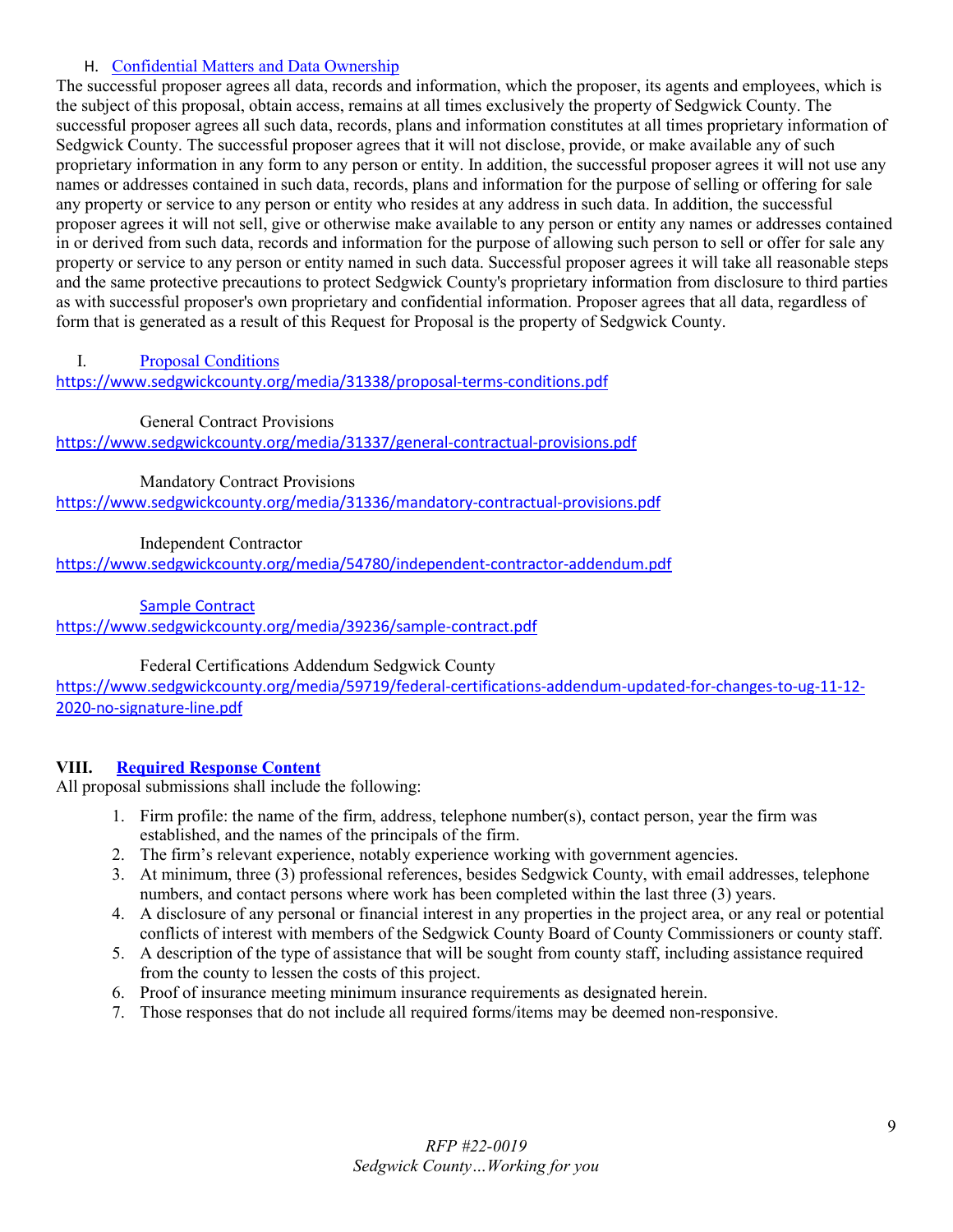#### **REQUEST FOR PROPOSAL RFP #22-0019**

#### <span id="page-9-0"></span>**COMPREHENSIVE TRANSIT OPERATIONS AND TECHNOLOGY FEASIBILITY STUDY**

The undersigned, on behalf of the proposer, certifies that: (1) this offer is made without previous understanding, agreement or connection with any person, firm, or corporation submitting a proposal on the same project; (2) is in all respects fair and without collusion or fraud; (3) the person whose signature appears below is legally empowered to bind the firm in whose name the proposer is entered; (4) they have read the complete Request for Proposal and understands all provisions; (5) if accepted by the county, this proposal is guaranteed as written and amended and will be implemented as stated; and (6) mistakes in writing of the submitted proposal will be their responsibility.

| <b>NAME</b>                                                                                                                                                                                                                                                                                                                                                                                                                  |                                                                                                                                                                                                                               |  |
|------------------------------------------------------------------------------------------------------------------------------------------------------------------------------------------------------------------------------------------------------------------------------------------------------------------------------------------------------------------------------------------------------------------------------|-------------------------------------------------------------------------------------------------------------------------------------------------------------------------------------------------------------------------------|--|
| DBA/SAME                                                                                                                                                                                                                                                                                                                                                                                                                     |                                                                                                                                                                                                                               |  |
| CONTACT                                                                                                                                                                                                                                                                                                                                                                                                                      |                                                                                                                                                                                                                               |  |
|                                                                                                                                                                                                                                                                                                                                                                                                                              |                                                                                                                                                                                                                               |  |
| PHONE HOURS HOURS                                                                                                                                                                                                                                                                                                                                                                                                            |                                                                                                                                                                                                                               |  |
|                                                                                                                                                                                                                                                                                                                                                                                                                              |                                                                                                                                                                                                                               |  |
|                                                                                                                                                                                                                                                                                                                                                                                                                              |                                                                                                                                                                                                                               |  |
| NUMBER OF LOCATIONS NUMBER OF PERSONS EMPLOYED                                                                                                                                                                                                                                                                                                                                                                               |                                                                                                                                                                                                                               |  |
| TYPE OF ORGANIZATION: Public Corporation Private Corporation Sole Proprietorship                                                                                                                                                                                                                                                                                                                                             |                                                                                                                                                                                                                               |  |
| Partnership Other (Describe): 1999. Contact Contact Contact Contact Contact Contact Contact Contact Contact Contact Contact Contact Contact Contact Contact Contact Contact Contact Contact Contact Contact Contact Contact Co                                                                                                                                                                                               |                                                                                                                                                                                                                               |  |
| BUSINESS MODEL: Small Business __________ Manufacturer ___________ Distributor _________ Retail __________                                                                                                                                                                                                                                                                                                                   |                                                                                                                                                                                                                               |  |
|                                                                                                                                                                                                                                                                                                                                                                                                                              |                                                                                                                                                                                                                               |  |
| Not a Minority-Owned Business: Minority-Owned Business: _______________________(Specify Below)                                                                                                                                                                                                                                                                                                                               |                                                                                                                                                                                                                               |  |
| African American (05) ________ Asian Pacific (10) __________ Subcontinent Asian (15) __________ Hispanic (20)                                                                                                                                                                                                                                                                                                                |                                                                                                                                                                                                                               |  |
| Native American (25) Other (30) - Please specify                                                                                                                                                                                                                                                                                                                                                                             |                                                                                                                                                                                                                               |  |
| Not a Woman-Owned Business: ______________Woman-Owned Business: ________(Specify Below)                                                                                                                                                                                                                                                                                                                                      |                                                                                                                                                                                                                               |  |
| Not Minority - Woman Owned (50) _______ African American-Woman Owned (55) ______Asian Pacific-Woman Owned (60)                                                                                                                                                                                                                                                                                                               |                                                                                                                                                                                                                               |  |
| Subcontinent Asian-Woman Owned (65) _____Hispanic Woman Owned (70) _____Native American-Woman Owned (75)                                                                                                                                                                                                                                                                                                                     |                                                                                                                                                                                                                               |  |
| Other – Woman Owned $(80)$ – Please specify                                                                                                                                                                                                                                                                                                                                                                                  |                                                                                                                                                                                                                               |  |
| ARE YOU REGISTERED TO DO BUSINESS IN THE STATE OF KS: Yes No                                                                                                                                                                                                                                                                                                                                                                 |                                                                                                                                                                                                                               |  |
| INSURANCE REGISTERED IN THE STATE OF KS WITH MINIMUM BEST RATING OF A-VIII: _____Yes _____No                                                                                                                                                                                                                                                                                                                                 |                                                                                                                                                                                                                               |  |
| <b>ACKNOWLEDGE RECEIPT OF ADDENDA:</b> All addendum(s) are posted to our RFB/RFP web page and it is the vendor's<br>responsibility to check and confirm all addendum(s) related to this document by going to<br>www.sedgwickcounty.org/finance/purchasing.asp.                                                                                                                                                               |                                                                                                                                                                                                                               |  |
| NO. _____, DATED ___________; NO. _____, DATED _________; NO. _____, DATED ____________                                                                                                                                                                                                                                                                                                                                      |                                                                                                                                                                                                                               |  |
| In submitting a proposal, vendor acknowledges all requirements, terms, conditions, and sections of this document. Proposal<br>submission format should be by order in which sections are listed throughout the document. All minimum and general requirements<br>should be specifically addressed and detailed in proposer's response. Exceptions to any part of this document should be clearly<br>delineated and detailed. |                                                                                                                                                                                                                               |  |
|                                                                                                                                                                                                                                                                                                                                                                                                                              |                                                                                                                                                                                                                               |  |
| Print Name                                                                                                                                                                                                                                                                                                                                                                                                                   | Dated and the contract of the contract of the contract of the contract of the contract of the contract of the contract of the contract of the contract of the contract of the contract of the contract of the contract of the |  |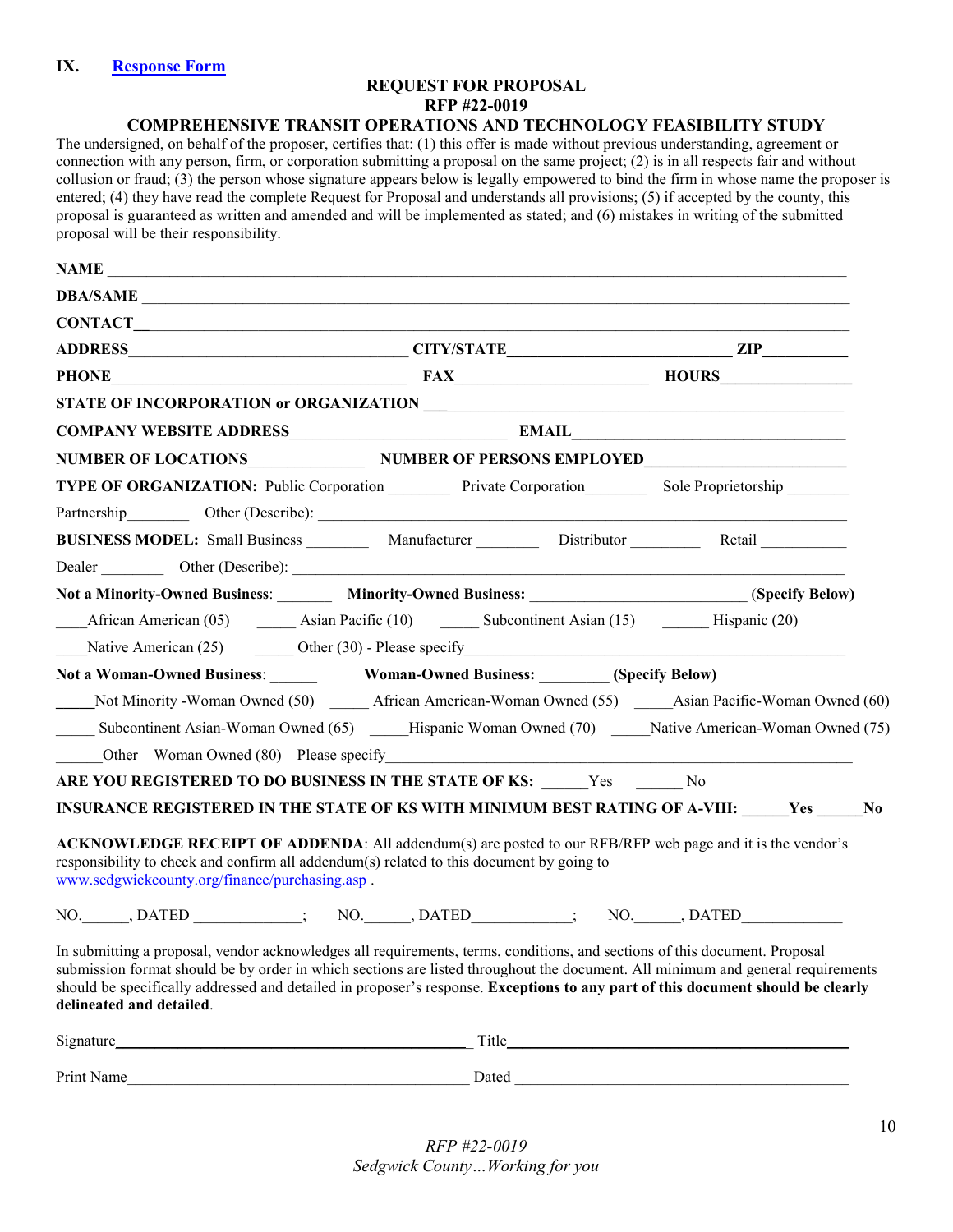# **I. FEDERAL TRANSIT ADMINISTRATION**

# **BEST PRACTICES PROCUREMENT MANUAL**

**TABLE OF CONTENTS (Appendix A - Governing Documents)** 

# **A.1 - Federally Required and Other Model Contract Clauses**

- 1. Fly America Requirements
- 2. Energy Conservation Requirements
- 3. Access to Records and Reports
- 4. Federal Changes
- 5. No Government Obligation to Third Parties
- 6. Program Fraud and False or Fraudulent Statements and Related Acts
- 7. Termination
- 8. Government-wide Debarment and Suspension (Nonprocurement)
- 9. Civil Rights Requirements
- 10. Disadvantaged Business Enterprises (DBE)
- 11. Incorporation of Federal Transit Administration (FTA) Terms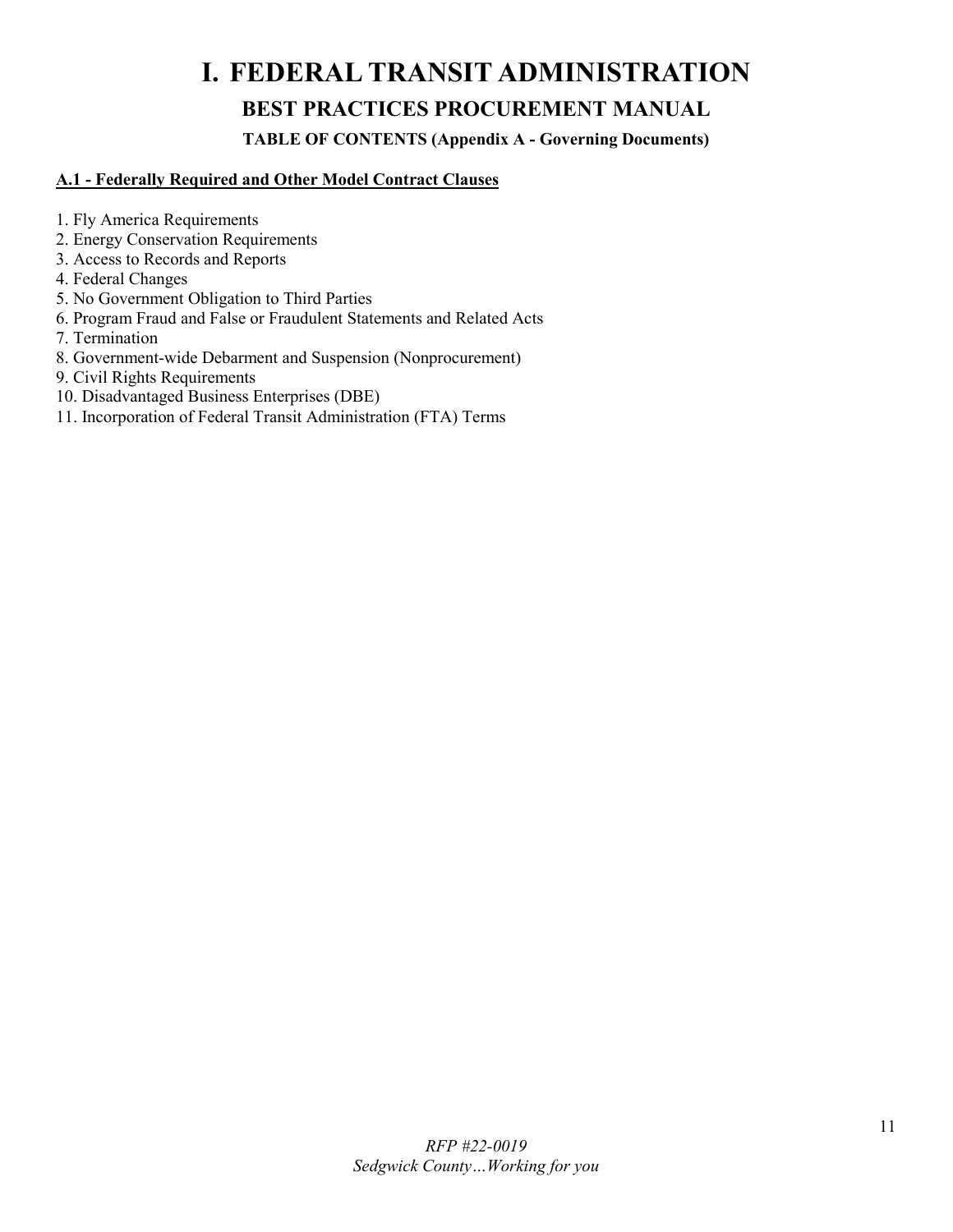# **1. FLY AMERICA REQUIREMENTS II. 49 U.S.C. § 40118 41 CFR Part 301-10**

# Applicability to Contracts

The Fly America requirements apply to the transportation of persons or property, by air, between a place in the U.S. and a place outside the U.S., or between places outside the U.S., when the FTA will participate in the costs of such air transportation. Transportation on a foreign air carrier is permissible when provided by a foreign air carrier under a code share agreement when the ticket identifies the U.S. air carrier's designator code and flight number. Transportation by a foreign air carrier is also permissible if there is a bilateral or multilateral air transportation agreement to which the U.S. Government and a foreign government are parties and which the Federal DOT has determined meets the requirements of the Fly America Act.

#### Flow Down Requirements

The Fly America requirements flow down from FTA recipients and subrecipients to first tier contractors, who are responsible for ensuring that lower tier contractors and subcontractors are in compliance.

#### Model Clause/Language

The relevant statutes and regulations do not mandate any specified clause or language. FTA proposes the following language.

#### **Fly America Requirements**

The Contractor agrees to comply with 49 U.S.C. 40118 (the "Fly America" Act) in accordance with the General Services Administration's regulations at 41 CFR Part 301-10, which provide that recipients and subrecipients of Federal funds and their contractors are required to use U.S. Flag air carriers for U.S Government-financed international air travel and transportation of their personal effects or property, to the extent such service is available, unless travel by foreign air carrier is a matter of necessity, as defined by the Fly America Act. The Contractor shall submit, if a foreign air carrier was used, an appropriate certification or memorandum adequately explaining why service by a U.S. flag air carrier was not available or why it was necessary to use a foreign air carrier and shall, in any event, provide a certificate of compliance with the Fly America requirements. The Contractor agrees to include the requirements of this section in all subcontracts that may involve international air transportation.

#### **2. ENERGY CONSERVATION REQUIREMENTS 42 U.S.C. 6321 et seq. 49 CFR Part 18**

#### **Applicability to Contracts**

The Energy Conservation requirements are applicable to all contracts.

#### **Flow Down**

The Energy Conservation requirements extend to all third party contractors and their contracts at every tier and subrecipients and their subagreements at every tier.

#### **Model Clause/Language**

No specific clause is recommended in the regulations because the Energy Conservation requirements are so dependent on the state energy conservation plan. The following language has been developed by FTA:

**Energy Conservation** - The contractor agrees to comply with mandatory standards and policies relating to energy efficiency which are contained in the state energy conservation plan issued in compliance with the Energy Policy and Conservation Act.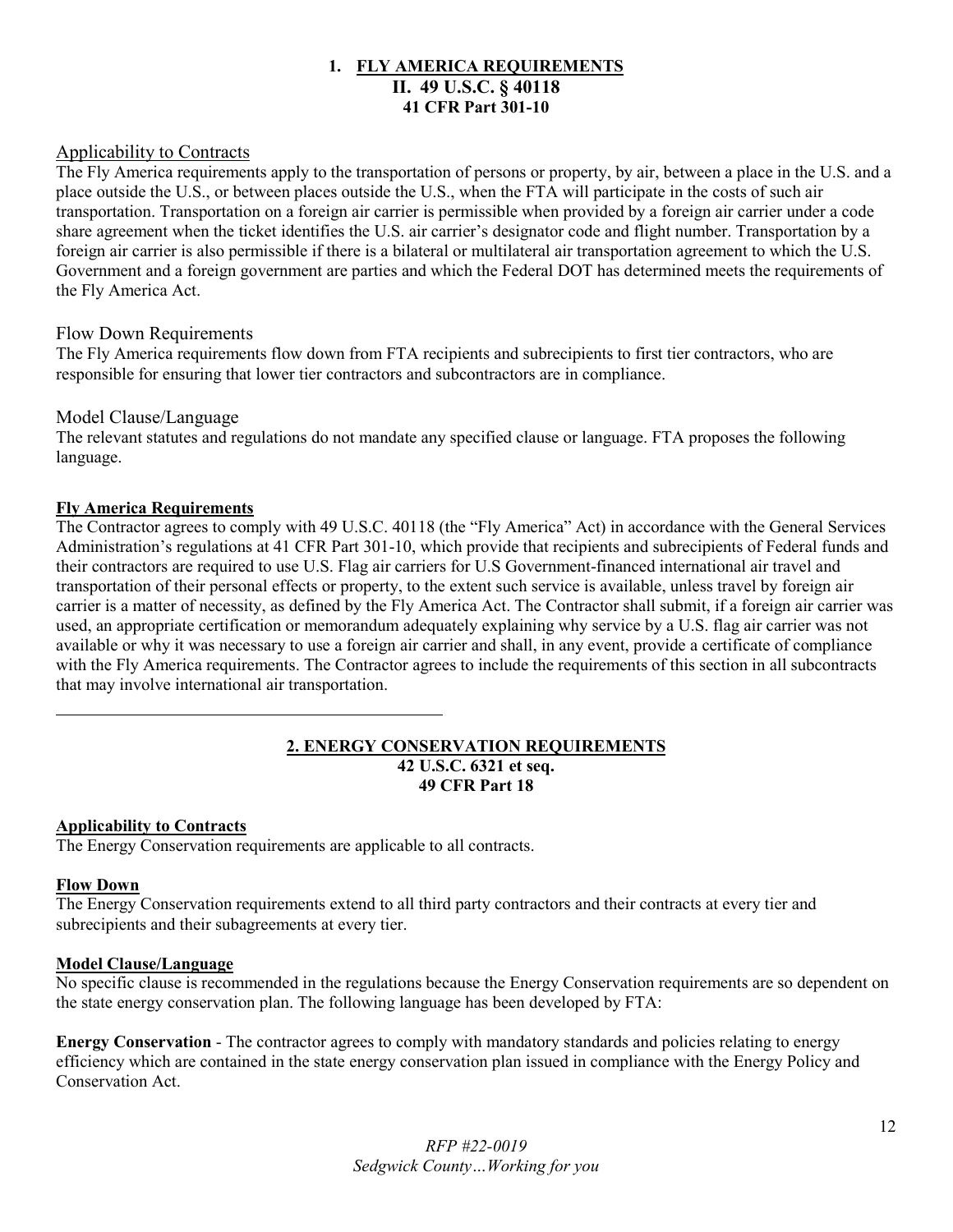### **3. ACCESS TO RECORDS AND REPORTS 49 U.S.C. 5325 18 CFR 18.36 (i) 49 CFR 633.17**

#### **Applicability to Contracts**

Reference Chart "Requirements for Access to Records and Reports by Type of Contracts".

#### **Flow Down**

FTA does not require the inclusion of these requirements in subcontracts.

#### **Model Clause/Language**

The specified language is not mandated by the statutes or regulations referenced, but the language provided paraphrases the statutory or regulatory language.

**Access to Records -** The following access to records requirements apply to this Contract:

1. Where the Purchaser is not a State but a local government and is the FTA Recipient or a subgrantee of the FTA Recipient in accordance with 49 C.F.R. 18.36(i), the Contractor agrees to provide the Purchaser, the FTA Administrator, the Comptroller General of the United States or any of their authorized representatives access to any books, documents, papers and records of the Contractor which are directly pertinent to this contract for the purposes of making audits, examinations, excerpts and transcriptions. Contractor also agrees, pursuant to 49 C.F.R. 633.17 to provide the FTA Administrator or his authorized representatives including any PMO Contractor access to Contractor's records and construction sites pertaining to a major capital project, defined at 49 U.S.C. 5302(a)1, which is receiving federal financial assistance through the programs described at 49 U.S.C. 5307, 5309 or 5311.

2. Where the Purchaser is a State and is the FTA Recipient or a subgrantee of the FTA Recipient in accordance with 49 C.F.R. 633.17, Contractor agrees to provide the Purchaser, the FTA Administrator or his authorized representatives, including any PMO Contractor, access to the Contractor's records and construction sites pertaining to a major capital project, defined at 49 U.S.C. 5302(a)1, which is receiving federal financial assistance through the programs described at 49 U.S.C. 5307, 5309 or 5311. By definition, a major capital project excludes contracts of less than the simplified acquisition threshold currently set at \$100,000.

3. Where the Purchaser enters into a negotiated contract for other than a small purchase or under the simplified acquisition threshold and is an institution of higher education, a hospital or other non-profit organization and is the FTA Recipient or a subgrantee of the FTA Recipient in accordance with 49 C.F.R. 19.48, Contractor agrees to provide the Purchaser, FTA Administrator, the Comptroller General of the United States or any of their duly authorized representatives with access to any books, documents, papers and record of the Contractor which are directly pertinent to this contract for the purposes of making audits, examinations, excerpts and transcriptions.

4. Where any Purchaser which is the FTA Recipient or a subgrantee of the FTA Recipient in accordance with 49 U.S.C. 5325(a) enters into a contract for a capital project or improvement (defined at 49 U.S.C. 5302(a)1) through other than competitive bidding, the Contractor shall make available records related to the contract to the Purchaser, the Secretary of Transportation and the Comptroller General or any authorized officer or employee of any of them for the purposes of conducting an audit and inspection.

5. The Contractor agrees to permit any of the foregoing parties to reproduce by any means whatsoever or to copy excerpts and transcriptions as reasonably needed.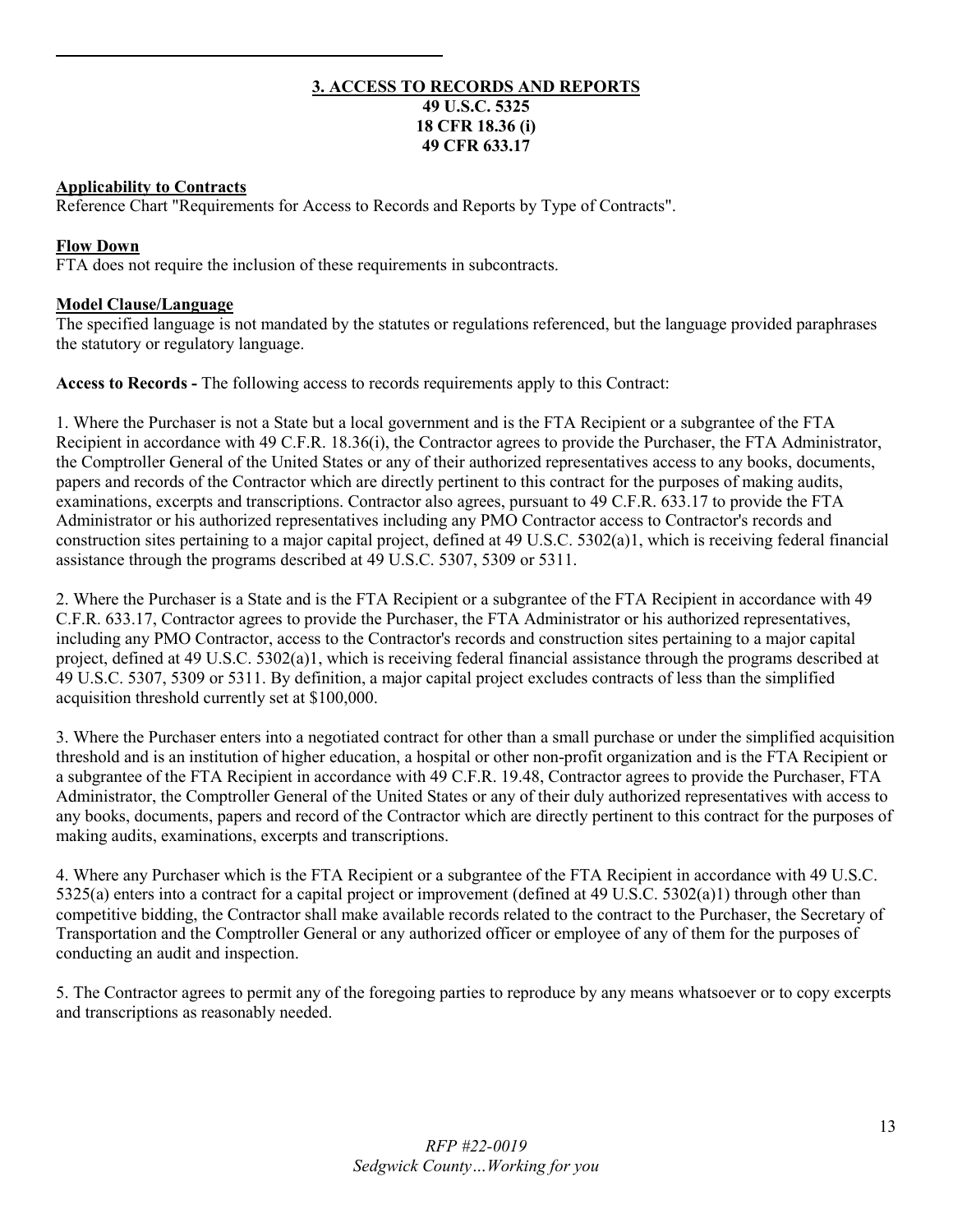6. The Contractor agrees to maintain all books, records, accounts and reports required under this contract for a period of not less than three years after the date of termination or expiration of this contract, except in the event of litigation or settlement of claims arising from the performance of this contract, in which case Contractor agrees to maintain same until the Purchaser, the FTA Administrator, the Comptroller General, or any of their duly authorized representatives, have disposed of all such litigation, appeals, claims or exceptions related thereto. Reference 49 CFR 18.39(i)(11).

7. FTA does not require the inclusion of these requirements in subcontracts.

| Contract<br><b>Characteristics</b>                                                                                             | Operational<br>Service<br>Contract                     | Turnkey                                                                | Construction                                                                                         | Architectural<br>Engineering                        | Acquisition of<br>Rolling Stock                     | Professional<br>Services                            |
|--------------------------------------------------------------------------------------------------------------------------------|--------------------------------------------------------|------------------------------------------------------------------------|------------------------------------------------------------------------------------------------------|-----------------------------------------------------|-----------------------------------------------------|-----------------------------------------------------|
| I State Grantees<br>a. Contracts<br>below SAT<br>(\$100,000)<br>b. Contracts<br>above<br>\$100,000/Capital<br>Projects         | None<br>None<br>$unless1 non-$<br>competitive<br>award | Those imposed<br>on state pass<br>thru to<br>Contractor                | None<br>Yes, if non-<br>competitive<br>award or if<br>funded thru <sup>2</sup><br>5307/5309/53<br>11 | None<br>None unless<br>non-<br>competitive<br>award | None<br>None unless<br>non-<br>competitive<br>award | None<br>None unless<br>non-<br>competitive<br>award |
| II Non State<br>Grantees<br>a. Contracts<br>below SAT<br>(\$100,000)<br>b. Contracts<br>above<br>\$100,000/Capital<br>Projects | Yes <sup>3</sup><br>Yes <sup>3</sup>                   | Those imposed<br>on non-state<br>Grantee pass<br>thru to<br>Contractor | Yes<br>Yes                                                                                           | Yes<br>Yes                                          | Yes<br>Yes                                          | Yes<br>Yes                                          |

# **Requirements for Access to Records and Reports by Types of Contract**

Sources of Authority:  $149$  USC 5325 (a) 2 49 CFR 633.17 3 18 CFR 18.36 (i)

#### **4. FEDERAL CHANGES 49 CFR Part 18**

# **Applicability to Contracts**

The Federal Changes requirement applies to all contracts.

# **Flow Down**

The Federal Changes requirement flows down appropriately to each applicable changed requirement.

# **Model Clause/Language**

No specific language is mandated. The following language has been developed by FTA.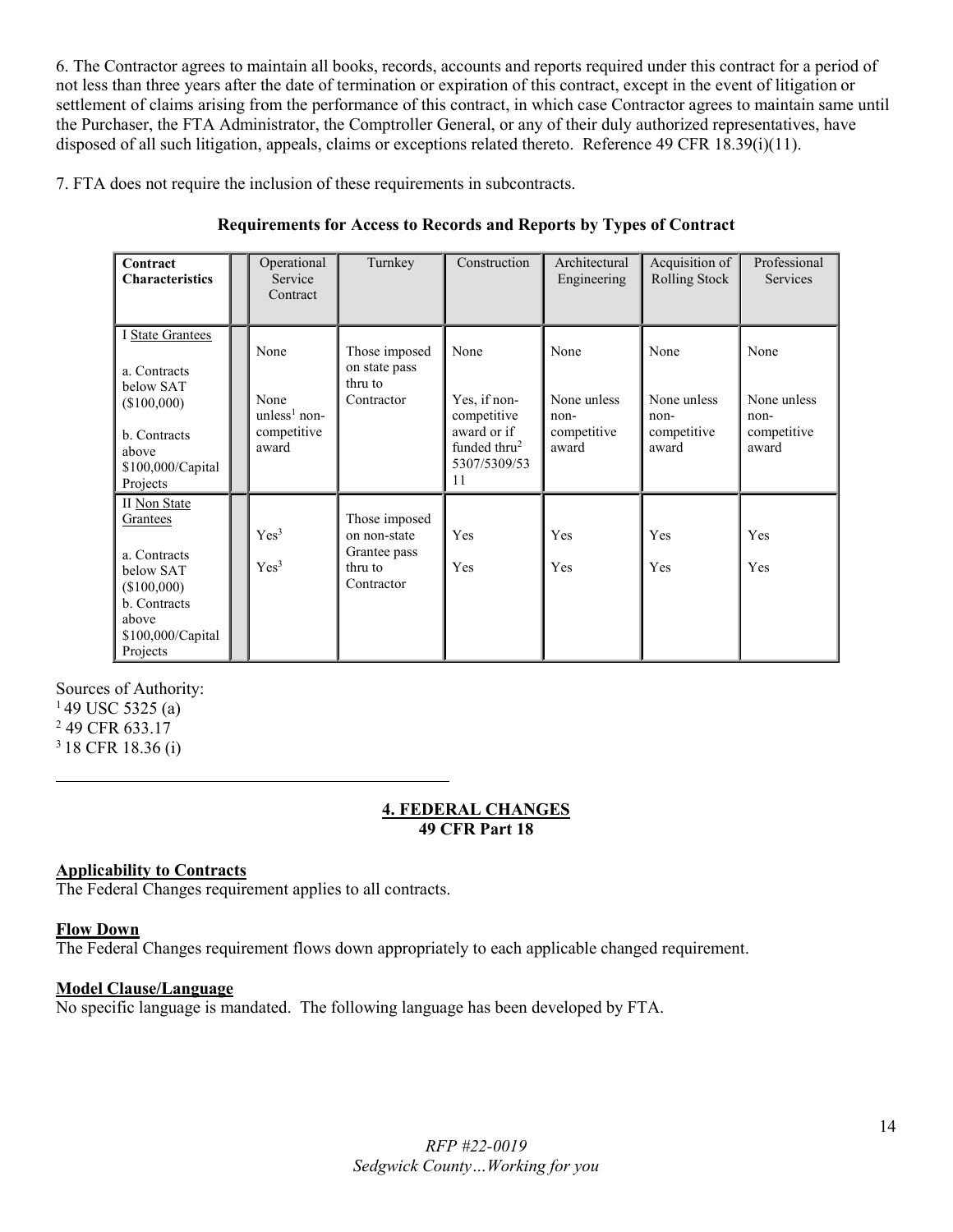**Federal Changes -** Contractor shall at all times comply with all applicable FTA regulations, policies, procedures and directives, including without limitation those listed directly or by reference in the Master Agreement between Purchaser and FTA, as they may be amended or promulgated from time to time during the term of this contract. Contractor's failure to so comply shall constitute a material breach of this contract.

# **5. NO GOVERNMENT OBLIGATION TO THIRD PARTIES**

### **Applicability to Contracts**

Applicable to all contracts.

#### **Flow Down**

Not required by statute or regulation for either primary contractors or subcontractors, this concept should flow down to all levels to clarify, to all parties to the contract, that the Federal Government does not have contractual liability to third parties, absent specific written consent.

#### **Model Clause/Language**

While no specific language is required, FTA has developed the following language.

#### **No Obligation by the Federal Government.**

(1) The Purchaser and Contractor acknowledge and agree that, notwithstanding any concurrence by the Federal Government in or approval of the solicitation or award of the underlying contract, absent the express written consent by the Federal Government, the Federal Government is not a party to this contract and shall not be subject to any obligations or liabilities to the Purchaser, Contractor, or any other party (whether or not a party to that contract) pertaining to any matter resulting from the underlying contract.

(2) The Contractor agrees to include the above clause in each subcontract financed in whole or in part with Federal assistance provided by FTA. It is further agreed that the clause shall not be modified, except to identify the subcontractor who will be subject to its provisions.

#### **6. PROGRAM FRAUD AND FALSE OR FRAUDULENT STATEMENTS AND RELATED ACTS 31 U.S.C. 3801 et seq. 49 CFR Part 31 18 U.S.C. 1001 49 U.S.C. 5307**

#### **Applicability to Contracts**

These requirements are applicable to all contracts.

#### **Flow Down**

These requirements flow down to contractors and subcontractors who make, present, or submit covered claims and statements.

#### **Model Clause/Language**

These requirements have no specified language, so FTA proffers the following language.

#### **Program Fraud and False or Fraudulent Statements or Related Acts.**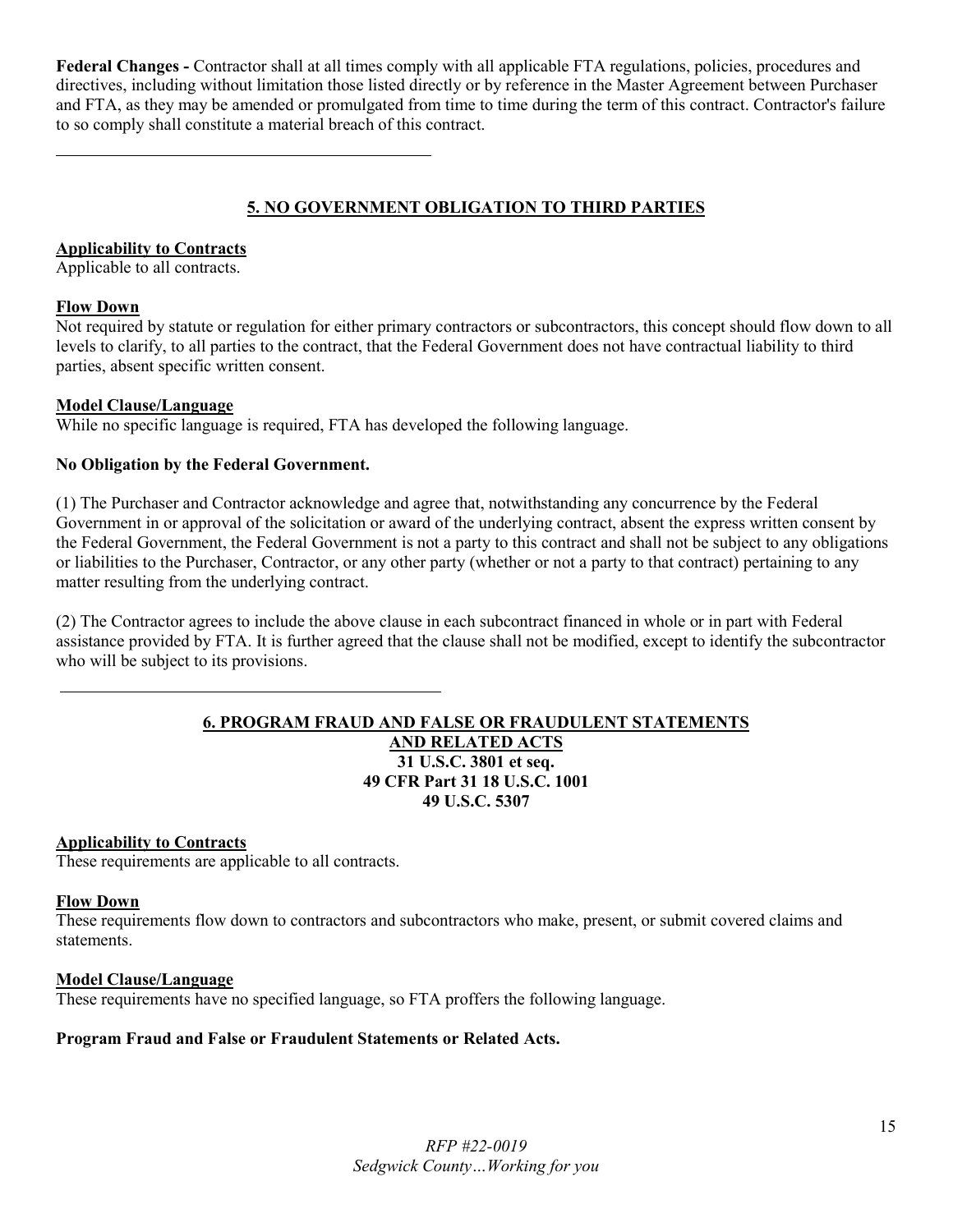(1) The Contractor acknowledges that the provisions of the Program Fraud Civil Remedies Act of 1986, as amended, 31 U.S.C. § 3801 et seq. and U.S. DOT regulations, "Program Fraud Civil Remedies," 49 C.F.R. Part 31, apply to its actions pertaining to this Project. Upon execution of the underlying contract, the Contractor certifies or affirms the truthfulness and accuracy of any statement it has made, it makes, it may make, or causes to be made, pertaining to the underlying contract or the FTA assisted project for which this contract work is being performed. In addition to other penalties that may be applicable, the Contractor further acknowledges that if it makes, or causes to be made, a false, fictitious, or fraudulent claim, statement, submission, or certification, the Federal Government reserves the right to impose the penalties of the Program Fraud Civil Remedies Act of 1986 on the Contractor to the extent the Federal Government deems appropriate.

(2) The Contractor also acknowledges that if it makes, or causes to be made, a false, fictitious, or fraudulent claim, statement, submission, or certification to the Federal Government under a contract connected with a project that is financed in whole or in part with Federal assistance originally awarded by FTA under the authority of 49 U.S.C. § 5307, the Government reserves the right to impose the penalties of 18 U.S.C. § 1001 and 49 U.S.C. § 5307(n)(1) on the Contractor, to the extent the Federal Government deems appropriate.

(3) The Contractor agrees to include the above (2) two clauses in each subcontract financed in whole or in part with Federal assistance provided by FTA. It is further agreed that the clauses shall not be modified, except to identify the subcontractor who will be subject to the provisions.

# **7. TERMINATION 49 U.S.C. Part 18 FTA Circular 4220.1E**

#### **Applicability to Contracts**

All contracts (with the exception of contracts with nonprofit organizations and institutions of higher education,) in excess of \$10,000.00 shall contain suitable provisions for termination by the grantee including the manner by which it will be effected and the basis for settlement. (For contracts with nonprofit organizations and institutions of higher education the threshold is \$100,000.00). In addition, such contracts shall describe conditions under which the contract may be terminated for default as well as conditions where the contract may be terminated because of circumstances beyond the control of the contractor.

#### **Flow Down**

The termination requirements flow down to all contracts in excess of \$10,000.00 with the exception of contracts with nonprofit organizations and institutions of higher learning.

#### **Model Clause/Language**

FTA does not prescribe the form or content of such clauses. The following are suggestions of clauses to be used in different types of contracts:

**a. Termination for Convenience (General Provision)** The (Recipient) may terminate this contract, in whole or in part, at any time by written notice to the Contractor when it is in the Government's best interest. The Contractor shall be paid its costs, including contract close-out costs, and profit on work performed up to the time of termination. The Contractor shall promptly submit its termination claim to (Recipient) to be paid the Contractor. If the Contractor has any property in its possession belonging to the (Recipient), the Contractor will account for the same, and dispose of it in the manner the (Recipient) directs.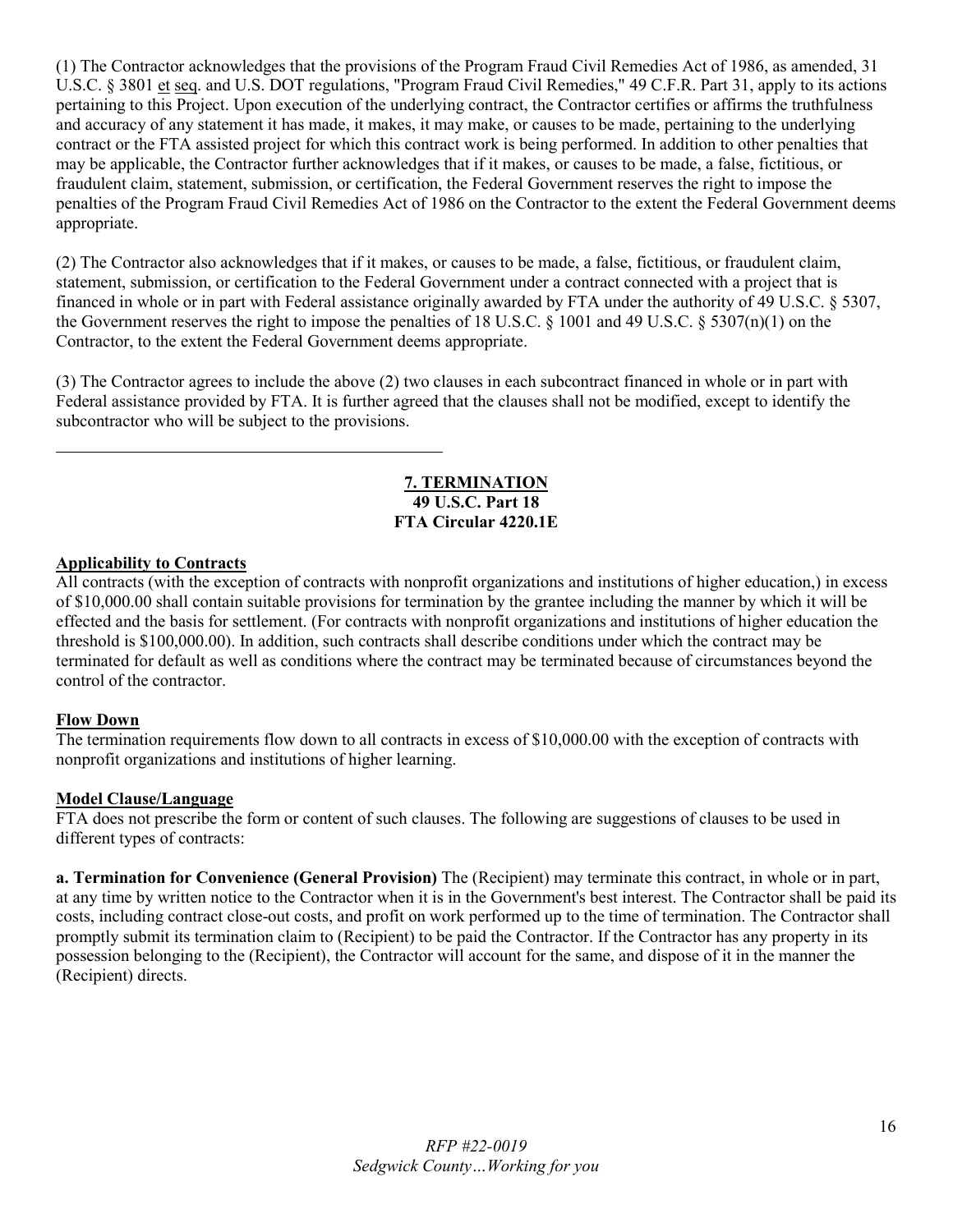**b. Termination for Default [Breach or Cause] (General Provision)** If the Contractor does not deliver supplies in accordance with the contract delivery schedule, or, if the contract is for services, the Contractor fails to perform in the manner called for in the contract, or if the Contractor fails to comply with any other provisions of the contract, the (Recipient) may terminate this contract for default. Termination shall be effected by serving a notice of termination on the contractor setting forth the manner in which the Contractor is in default. The contractor will only be paid the contract price for supplies delivered and accepted, or services performed in accordance with the manner of performance set forth in the contract.

If it is later determined by the (Recipient) that the Contractor had an excusable reason for not performing, such as a strike, fire, or flood, events which are not the fault of or are beyond the control of the Contractor, the (Recipient), after setting up a new delivery of performance schedule, may allow the Contractor to continue work, or treat the termination as a termination for convenience.

**c. Opportunity to Cure (General Provision)** The (Recipient) in its sole discretion may, in the case of a termination for breach or default, allow the Contractor [an appropriately short period of time] in which to cure the defect. In such case, the notice of termination will state the time period in which cure is permitted and other appropriate conditions

If Contractor fails to remedy to (Recipient)'s satisfaction the breach or default of any of the terms, covenants, or conditions of this Contract within [ten (10) days] after receipt by Contractor of written notice from (Recipient) setting forth the nature of said breach or default, (Recipient) shall have the right to terminate the Contract without any further obligation to Contractor. Any such termination for default shall not in any way operate to preclude (Recipient) from also pursuing all available remedies against Contractor and its sureties for said breach or default.

**d. Waiver of Remedies for any Breach** In the event that (Recipient) elects to waive its remedies for any breach by Contractor of any covenant, term or condition of this Contract, such waiver by (Recipient) shall not limit (Recipient)'s remedies for any succeeding breach of that or of any other term, covenant, or condition of this Contract.

**e. Termination for Convenience (Professional or Transit Service Contracts)** The (Recipient), by written notice, may terminate this contract, in whole or in part, when it is in the Government's interest. If this contract is terminated, the Recipient shall be liable only for payment under the payment provisions of this contract for services rendered before the effective date of termination.

**f. Termination for Default (Supplies and Service)** If the Contractor fails to deliver supplies or to perform the services within the time specified in this contract or any extension or if the Contractor fails to comply with any other provisions of this contract, the (Recipient) may terminate this contract for default. The (Recipient) shall terminate by delivering to the Contractor a Notice of Termination specifying the nature of the default. The Contractor will only be paid the contract price for supplies delivered and accepted, or services performed in accordance with the manner or performance set forth in this contract.

If, after termination for failure to fulfill contract obligations, it is determined that the Contractor was not in default, the rights and obligations of the parties shall be the same as if the termination had been issued for the convenience of the Recipient.

**g. Termination for Default (Transportation Services)** If the Contractor fails to pick up the commodities or to perform the services, including delivery services, within the time specified in this contract or any extension or if the Contractor fails to comply with any other provisions of this contract, the (Recipient) may terminate this contract for default. The (Recipient) shall terminate by delivering to the Contractor a Notice of Termination specifying the nature of default. The Contractor will only be paid the contract price for services performed in accordance with the manner of performance set forth in this contract.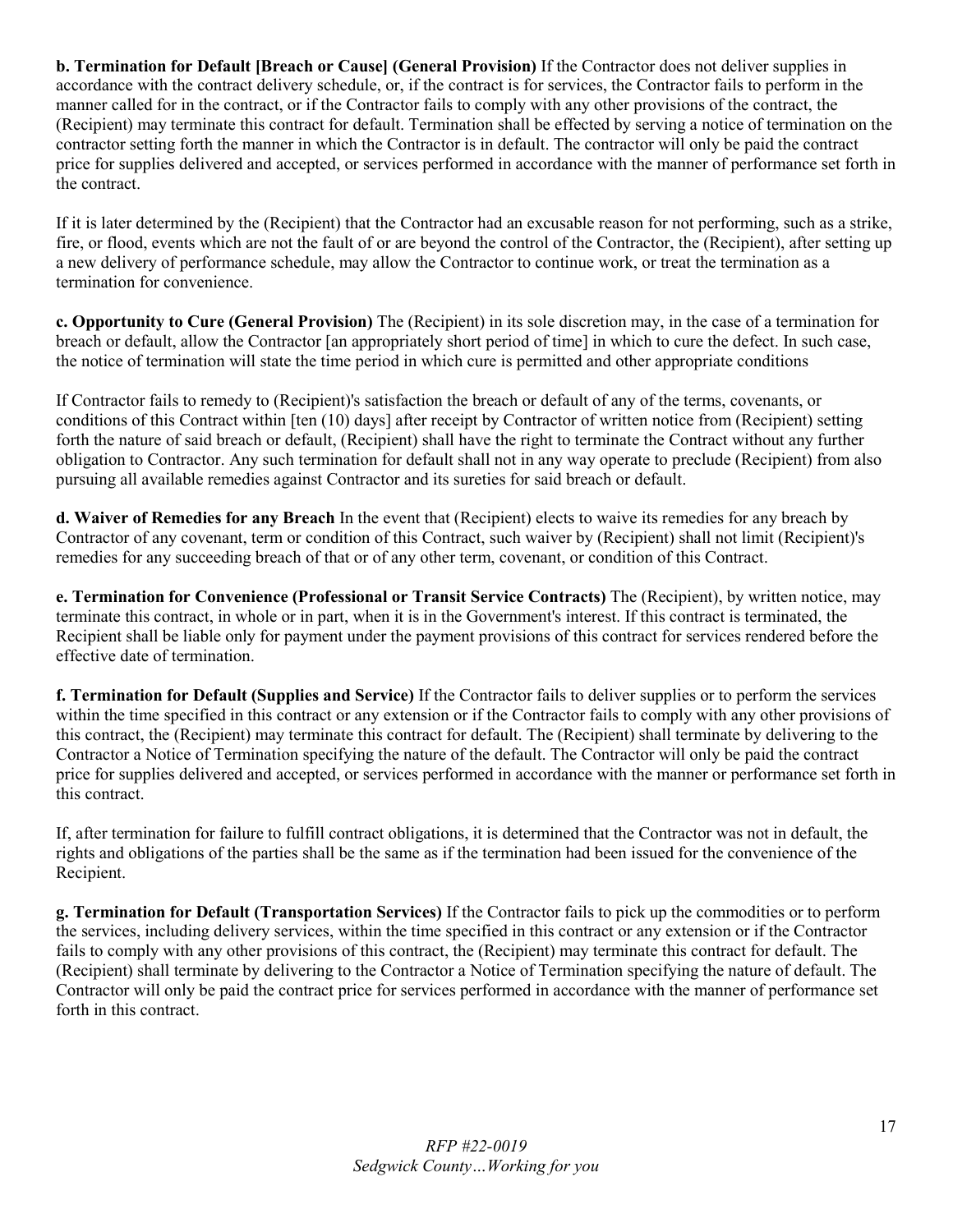If this contract is terminated while the Contractor has possession of Recipient goods, the Contractor shall, upon direction of the (Recipient), protect and preserve the goods until surrendered to the Recipient or its agent. The Contractor and (Recipient) shall agree on payment for the preservation and protection of goods. Failure to agree on an amount will be resolved under the Dispute clause.

If, after termination for failure to fulfill contract obligations, it is determined that the Contractor was not in default, the rights and obligations of the parties shall be the same as if the termination had been issued for the convenience of the (Recipient).

**h. Termination for Default (Construction)** If the Contractor refuses or fails to prosecute the work or any separable part, with the diligence that will insure its completion within the time specified in this contract or any extension or fails to complete the work within this time, or if the Contractor fails to comply with any other provisions of this contract, the (Recipient) may terminate this contract for default. The (Recipient) shall terminate by delivering to the Contractor a Notice of Termination specifying the nature of the default. In this event, the Recipient may take over the work and compete it by contract or otherwise, and may take possession of and use any materials, appliances, and plant on the work site necessary for completing the work. The Contractor and its sureties shall be liable for any damage to the Recipient resulting from the Contractor's refusal or failure to complete the work within specified time, whether or not the Contractor's right to proceed with the work is terminated. This liability includes any increased costs incurred by the Recipient in completing the work.

The Contractor's right to proceed shall not be terminated nor the Contractor charged with damages under this clause if-

1. The delay in completing the work arises from unforeseeable causes beyond the control and without the fault or negligence of the Contractor. Examples of such causes include: acts of God, acts of the Recipient, acts of another Contractor in the performance of a contract with the Recipient, epidemics, quarantine restrictions, strikes, freight embargoes; and

2. The contractor, within [10] days from the beginning of any delay, notifies the (Recipient) in writing of the causes of delay. If in the judgment of the (Recipient), the delay is excusable, the time for completing the work shall be extended. The judgment of the (Recipient) shall be final and conclusive on the parties, but subject to appeal under the Disputes clauses.

If, after termination of the Contractor's right to proceed, it is determined that the Contractor was not in default, or that the delay was excusable, the rights and obligations of the parties will be the same as if the termination had been issued for the convenience of the Recipient.

**i. Termination for Convenience or Default (Architect and Engineering)** The (Recipient) may terminate this contract in whole or in part, for the Recipient's convenience or because of the failure of the Contractor to fulfill the contract obligations. The (Recipient) shall terminate by delivering to the Contractor a Notice of Termination specifying the nature, extent, and effective date of the termination. Upon receipt of the notice, the Contractor shall one (1) immediately discontinue all services affected (unless the notice directs otherwise), and two (2) deliver to the Contracting Officer all data, drawings, specifications, reports, estimates, summaries, and other information and materials accumulated in performing this contract, whether completed or in process.

If the termination is for the convenience of the Recipient, the Contracting Officer shall make an equitable adjustment in the contract price but shall allow no anticipated profit on unperformed services.

If the termination is for failure of the Contractor to fulfill the contract obligations, the Recipient may complete the work by contact or otherwise and the Contractor shall be liable for any additional cost incurred by the Recipient.

If, after termination for failure to fulfill contract obligations, it is determined that the Contractor was not in default, the rights and obligations of the parties shall be the same as if the termination had been issued for the convenience of the Recipient.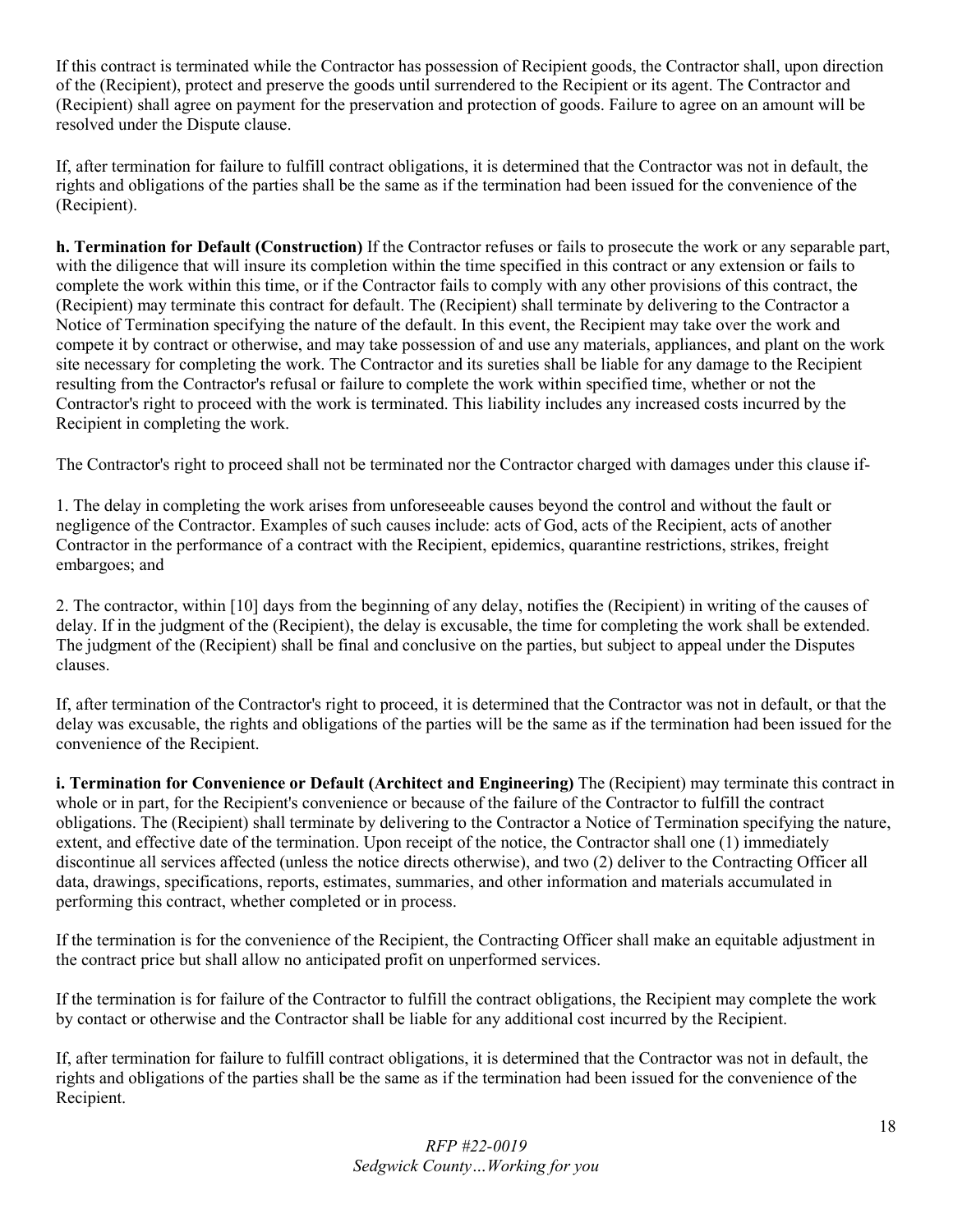**j. Termination for Convenience of Default (Cost-Type Contracts)** The (Recipient) may terminate this contract, or any portion of it, by serving a notice or termination on the Contractor. The notice shall state whether the termination is for convenience of the (Recipient) or for the default of the Contractor. If the termination is for default, the notice shall state the manner in which the contractor has failed to perform the requirements of the contract. The Contractor shall account for any property in its possession paid for from funds received from the (Recipient), or property supplied to the Contractor by the (Recipient). If the termination is for default, the (Recipient) may fix the fee, if the contract provides for a fee, to be paid the contractor in proportion to the value, if any, of work performed up to the time of termination. The Contractor shall promptly submit its termination claim to the (Recipient) and the parties shall negotiate the termination settlement to be paid the Contractor.

If the termination is for the convenience of the (Recipient), the Contractor shall be paid its contract close-out costs, and a fee, if the contract provided for payment of a fee, in proportion to the work performed up to the time of termination.

If, after serving a notice of termination for default, the (Recipient) determines that the Contractor has an excusable reason for not performing, such as strike, fire, flood, events which are not the fault of and are beyond the control of the contractor, the (Recipient), after setting up a new work schedule, may allow the Contractor to continue work, or treat the termination as a termination for convenience.

# **8. GOVERNMENT-WIDE DEBARMENT AND SUSPENSION (NONPROCUREMENT)**

# **Background and Applicability**

In conjunction with the Office of Management and Budget and other affected Federal agencies, DOT published an update to 49 CFR Part 29 on November 26, 2003. This government-wide regulation implements Executive Order 12549, *Debarment and Suspension*, Executive Order 12689, *Debarment and Suspension*, and 31 U.S.C. 6101 note (Section 2455, Public Law 103-355, 108 Stat. 3327).

The provisions of Part 29 apply to all grantee contracts and subcontracts at any level expected to equal or exceed \$25,000.00 as well as any contract or subcontract (at any level) for Federally required auditing services. 49 CFR 29.220(b). This represents a change from prior practice in that the dollar threshold for application of these rules has been lowered from \$100,000.00 to \$25,000.00. These are contracts and subcontracts referred to in the regulation as "covered transactions."

Grantees, contractors, and subcontractors (at any level) that enter into covered transactions are required to verify that the entity (as well as its principals and affiliates) they propose to contract or subcontract with is not excluded or disqualified. They do this by (a) Checking the Excluded Parties List System, (b) Collecting a certification from that person, or (c) Adding a clause or condition to the contract or subcontract. This represents a change from prior practice in that certification is still acceptable but is no longer required. 49 CFR 29.300.

Grantees, contractors, and subcontractors who enter into covered transactions also must require the entities they contract with to comply with 49 CFR 29, subpart C and include this requirement in their own subsequent covered transactions (i.e., the requirement flows down to subcontracts at all levels).

#### **Clause Language**

The following clause language is suggested, not mandatory. It incorporates the optional method of verifying that contractors are not excluded or disqualified by certification.

#### **Suspension and Debarment**

This contract is a covered transaction for purposes of 49 CFR Part 29. As such, the contractor is required to verify that none of the contractor, its principals, as defined at 49 CFR 29.995, or affiliates, as defined at 49 CFR 29.905, are excluded or disqualified as defined at 49 CFR 29.940 and 29.945.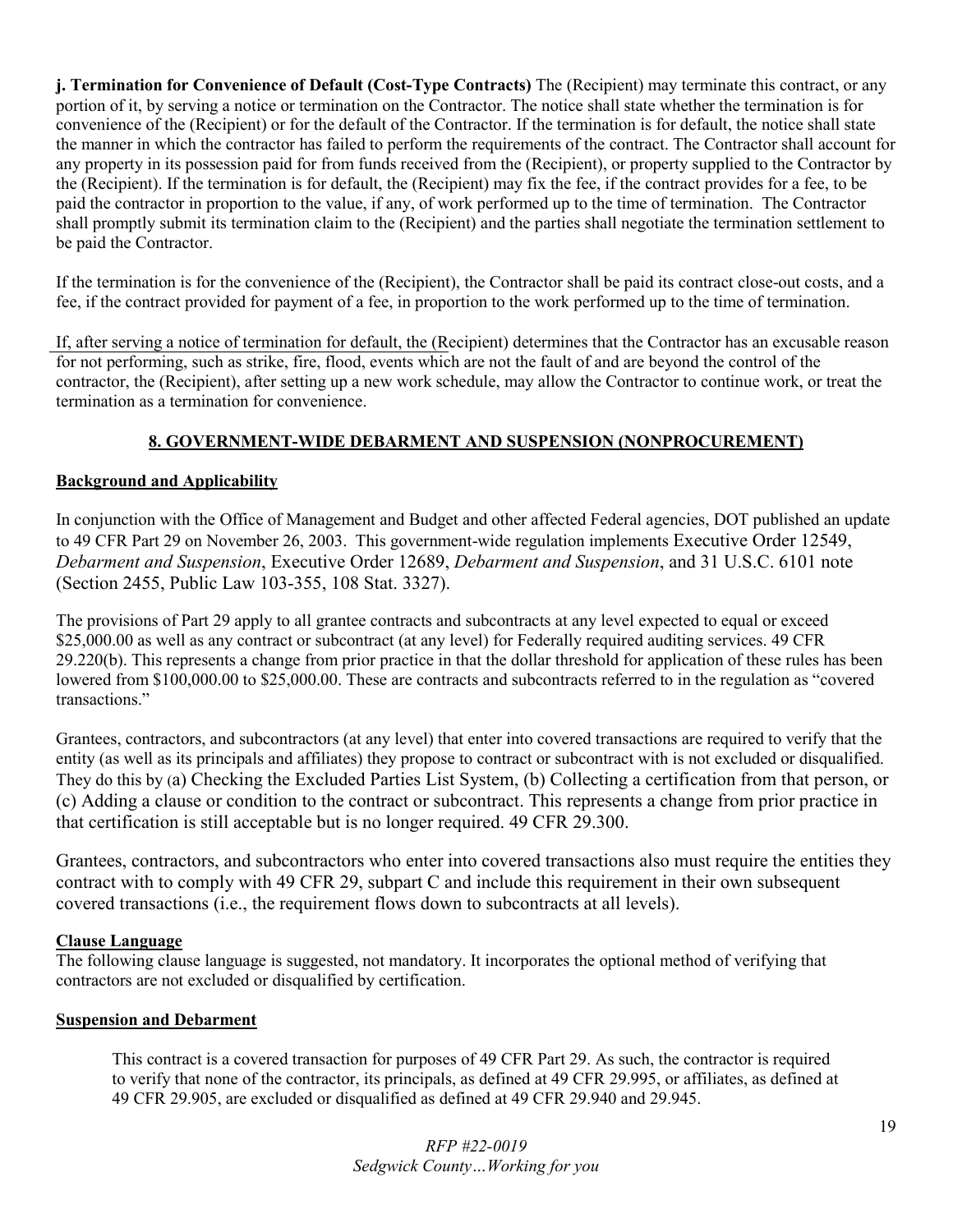The contractor is required to comply with 49 CFR 29, Subpart C and must include the requirement to comply with 49 CFR 29, Subpart C in any lower tier covered transaction it enters into. By signing and submitting its bid or proposal, the bidder or proposer certifies as follows:

The certification in this clause is a material representation of fact relied upon by **{insert agency name}**. If it is later determined that the bidder or proposer knowingly rendered an erroneous certification, in addition to remedies available to **{insert agency name}**, the Federal Government may pursue available remedies, including but not limited to suspension and/or debarment. The bidder or proposer agrees to comply with the requirements of 49 CFR 29, Subpart C while this offer is valid and throughout the period of any contract that may arise from this offer. The bidder or proposer further agrees to include a provision requiring such compliance in its lower tier covered transactions.

# **9. CIVIL RIGHTS REQUIREMENTS 29 U.S.C. § 623, 42 U.S.C. § 2000 42 U.S.C. § 6102, 42 U.S.C. § 12112 42 U.S.C. § 12132, 49 U.S.C. § 5332 29 CFR Part 1630, 41 CFR Parts 60 et seq.**

# **Applicability to Contracts**

The Civil Rights Requirements apply to all contracts.

#### **Flow Down**

The Civil Rights requirements flow down to all third party contractors and their contracts at every tier.

#### **Model Clause/Language**

The following clause was predicated on language contained at 49 CFR Part 19, Appendix A, but FTA has shortened the lengthy text.

**Civil Rights -** The following requirements apply to the underlying contract:

(1) Nondiscrimination - In accordance with Title VI of the Civil Rights Act, as amended, 42 U.S.C. § 2000d, section 303 of the Age Discrimination Act of 1975, as amended, 42 U.S.C. § 6102, section 202 of the Americans with Disabilities Act of 1990, 42 U.S.C. § 12132, and Federal transit law at 49 U.S.C. § 5332, the Contractor agrees that it will not discriminate against any employee or applicant for employment because of race, color, creed, national origin, sex, age, or disability. In addition, the Contractor agrees to comply with applicable Federal implementing regulations and other implementing requirements FTA may issue.

(2) Equal Employment Opportunity - The following equal employment opportunity requirements apply to the underlying contract: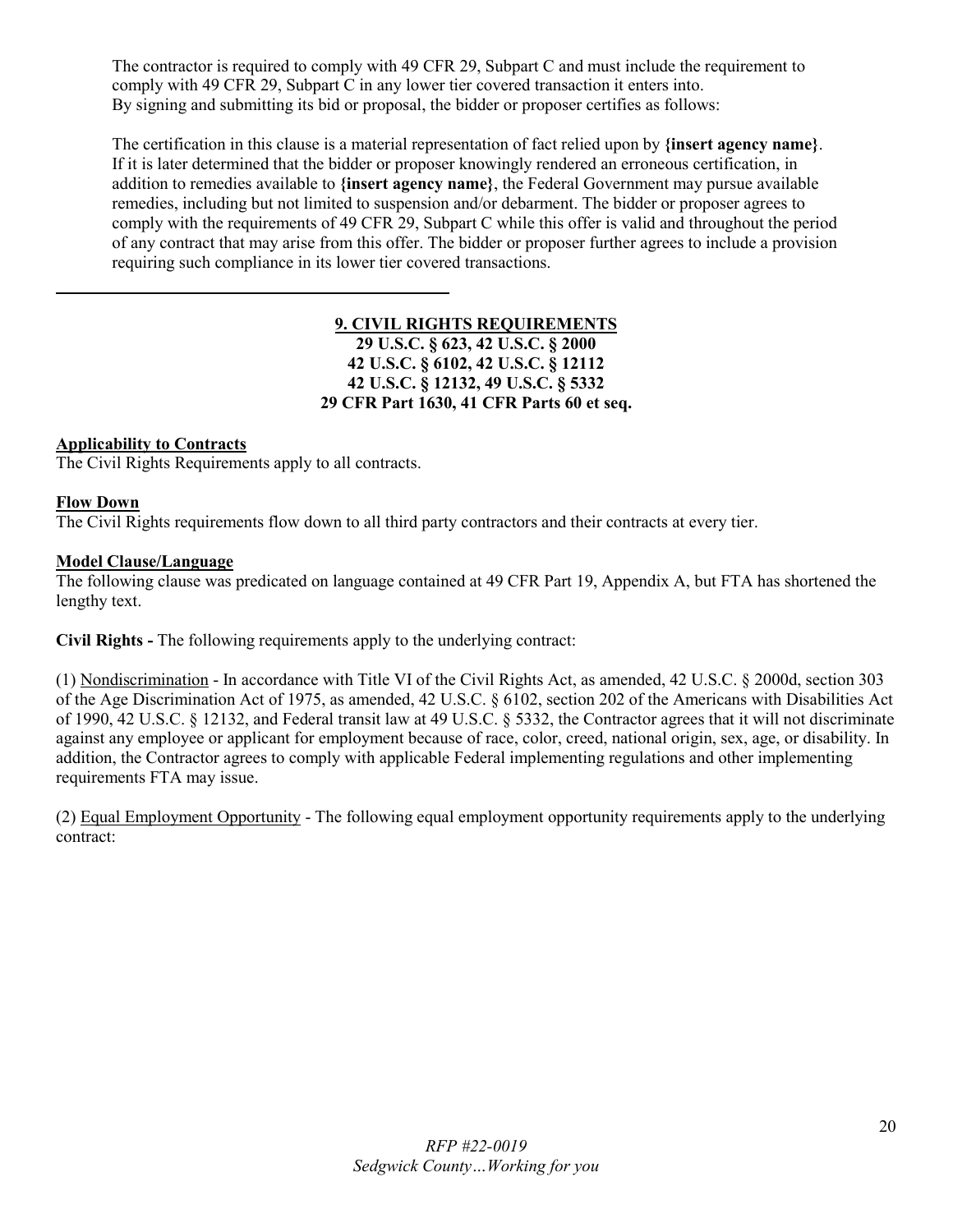(a) Race, Color, Creed, National Origin, Sex - In accordance with Title VII of the Civil Rights Act, as amended, 42 U.S.C. § 2000e, and Federal transit laws at 49 U.S.C. § 5332, the Contractor agrees to comply with all applicable equal employment opportunity requirements of U.S. Department of Labor (U.S. DOL) regulations, "Office of Federal Contract Compliance Programs, Equal Employment Opportunity, Department of Labor," 41 C.F.R. Parts 60 et seq., (which implement Executive Order No. 11246, "Equal Employment Opportunity," as amended by Executive Order No. 11375, "Amending Executive Order 11246 Relating to Equal Employment Opportunity," 42 U.S.C. § 2000e note), and with any applicable Federal statutes, executive orders, regulations, and Federal policies that may in the future affect construction activities undertaken in the course of the Project. The Contractor agrees to take affirmative action to ensure that applicants are employed, and that employees are treated during employment, without regard to their race, color, creed, national origin, sex, or age. Such action shall include, but not be limited to, the following: employment, upgrading, demotion or transfer, recruitment or recruitment advertising, layoff or termination; rates of pay or other forms of compensation; and selection for training, including apprenticeship. In addition, the Contractor agrees to comply with any implementing requirements FTA may issue.

(b) Age - In accordance with section 4 of the Age Discrimination in Employment Act of 1967, as amended, 29 U.S.C. § § 623 and Federal transit law at 49 U.S.C. § 5332, the Contractor agrees to refrain from discrimination against present and prospective employees for reason of age. In addition, the Contractor agrees to comply with any implementing requirements FTA may issue.

(c) Disabilities - In accordance with section 102 of the Americans with Disabilities Act, as amended, 42 U.S.C. § 12112, the Contractor agrees that it will comply with the requirements of U.S. Equal Employment Opportunity Commission, "Regulations to Implement the Equal Employment Provisions of the Americans with Disabilities Act," 29 C.F.R. Part 1630, pertaining to employment of persons with disabilities. In addition, the Contractor agrees to comply with any implementing requirements FTA may issue.

(3) The Contractor also agrees to include these requirements in each subcontract financed in whole or in part with Federal assistance provided by FTA, modified only if necessary to identify the affected parties.

# **10. DISADVANTAGED BUSINESS ENTERPRISE (DBE)**

# **49 CFR Part 26**

# **Background and Applicability**

The newest version on the Department of Transportation's Disadvantaged Business Enterprise (DBE) program became effective July 16, 2003. The rule provides guidance to grantees on the use of overall and contract goals, requirement to include DBE provisions in subcontracts, evaluating DBE participation where specific contract goals have been set, reporting requirements, and replacement of DBE subcontractors. Additionally, the DBE program dictates payment terms and conditions (including limitations on retainage) applicable to all subcontractors regardless of whether they are DBE firms or not.

The DBE program applies to all DOT-assisted contracting activities. A formal clause such as that below must be included in all contracts above the micro-purchase level. The requirements of clause subsection b flow down to subcontracts.

A substantial change to the payment provisions in this newest version of Part 26 concerns retainage (*see* section 26.29). Grantee choices concerning retainage should be reflected in the language choices in clause subsection d.

#### **Clause Language**

The following clause language is suggested, not mandatory. It incorporates the payment terms and conditions applicable to all subcontractors based in Part 26 as well as those related only to DBE subcontractors. The suggested language allows for the options available to grantees concerning retainage, specific contract goals, and evaluation of DBE subcontracting participation when specific contract goals have been established.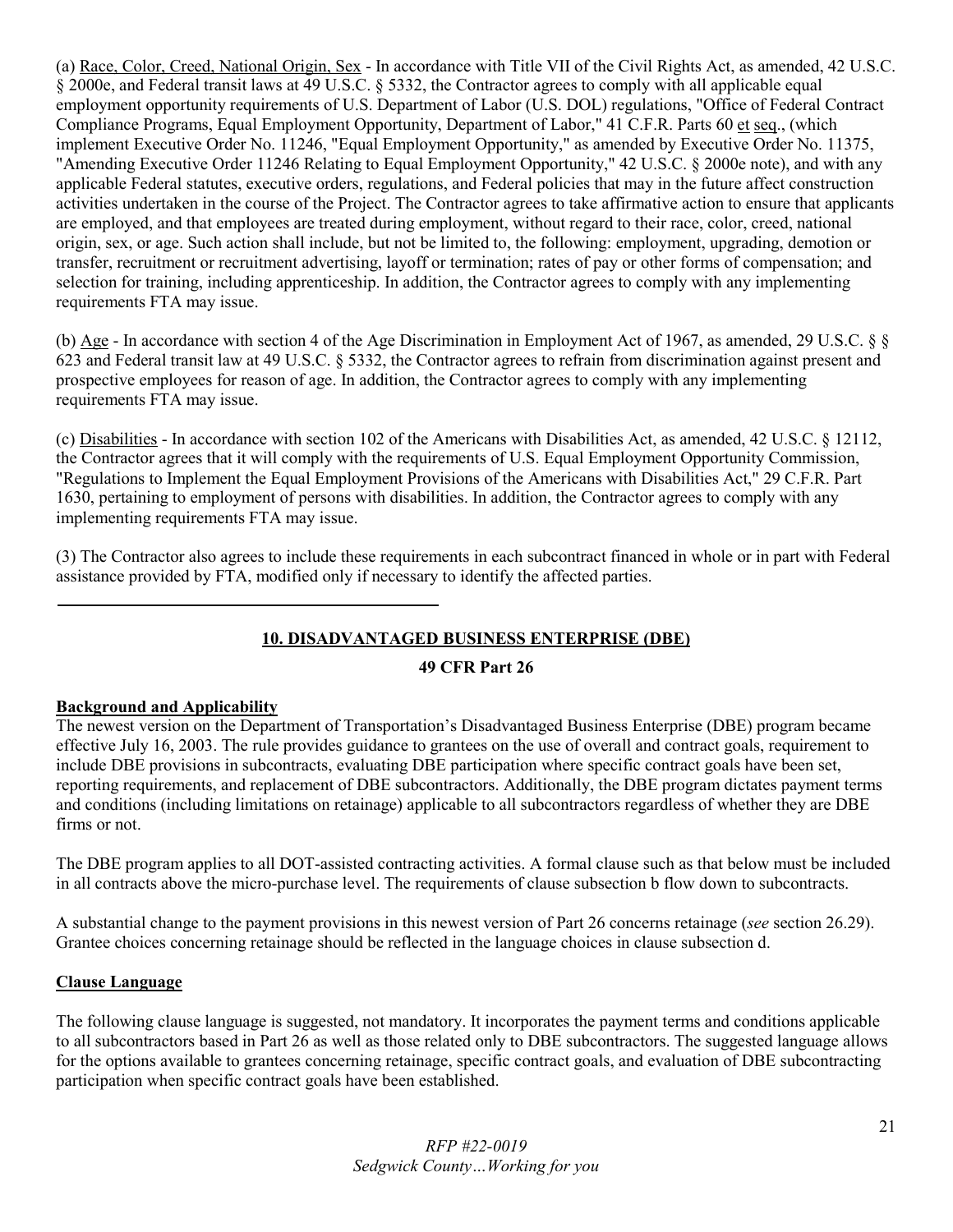# **Disadvantaged Business Enterprises**

a. This contract is subject to the requirements of Title 49, Code of Federal Regulations, Part 26, *Participation by Disadvantaged Business Enterprises in Department of Transportation Financial Assistance Programs.* The national goal for participation of Disadvantaged Business Enterprises (DBE) is 10%. The agency's overall goal for DBE participation is **\_\_ %.** A separate contract goal **[of \_\_ % DBE participation has] [has not]** been established for this procurement.

b. The contractor shall not discriminate on the basis of race, color, national origin, or sex in the performance of this contract. The contractor shall carry out applicable requirements of 49 CFR Part 26 in the award and administration of this DOT-assisted contract. Failure by the contractor to carry out these requirements is a material breach of this contract, which may result in the termination of this contract or such other remedy as **{insert agency name}** deems appropriate. Each subcontract the contractor signs with a subcontractor must include the assurance in this paragraph (*see* 49 CFR 26.13(b)).

c. **{***If a separate contract goal has been established, use the following}* Bidders/offerors are required to document sufficient DBE participation to meet these goals or, alternatively, document adequate good faith efforts to do so, as provided for in 49 CFR 26.53. Award of this contract is conditioned on submission of the following **[concurrent with and accompanying sealed bid] [concurrent with and accompanying an initial proposal] [prior to award]**:

- 1. The names and addresses of DBE firms that will participate in this contract;
- 2. A description of the work each DBE will perform;
- 3. The dollar amount of the participation of each DBE firm participating;

4. Written documentation of the bidder/offeror's commitment to use a DBE subcontractor whose participation it submits to meet the contract goal;

5. Written confirmation from the DBE that it is participating in the contract as provided in the prime contractor's commitment; and

6. If the contract goal is not met, evidence of good faith efforts to do so.

**[Bidders][Offerors]** must present the information required above **[as a matter of responsiveness] [with initial proposals] [prior to contract award]** (*see* 49 CFR 26.53(3)).

**{***If no separate contract goal has been established, use the following}* The successful bidder/offeror will be required to report its DBE participation obtained through race-neutral means throughout the period of performance.

d. The contractor is required to pay its subcontractors performing work related to this contract for satisfactory performance of that work no later than 30 days after the contractor's receipt of payment for that work from the **{insert agency name}**. In addition, **[the contractor may not hold retainage from its subcontractors.] [is required to return any retainage payments to those subcontractors within 30 days after the subcontractor's work related to this contract is satisfactorily completed.] [is required to return any retainage payments to those subcontractors within 30 days after incremental acceptance of the subcontractor's work by the {insert agency name} and contractor's receipt of the partial retainage payment related to the subcontractor's work.]**

e. The contractor must promptly notify **{insert agency name}**, whenever a DBE subcontractor performing work related to this contract is terminated or fails to complete its work, and must make good faith efforts to engage another DBE subcontractor to perform at least the same amount of work. The contractor may not terminate any DBE subcontractor and perform that work through its own forces or those of an affiliate without prior written consent of **{insert agency name}**.